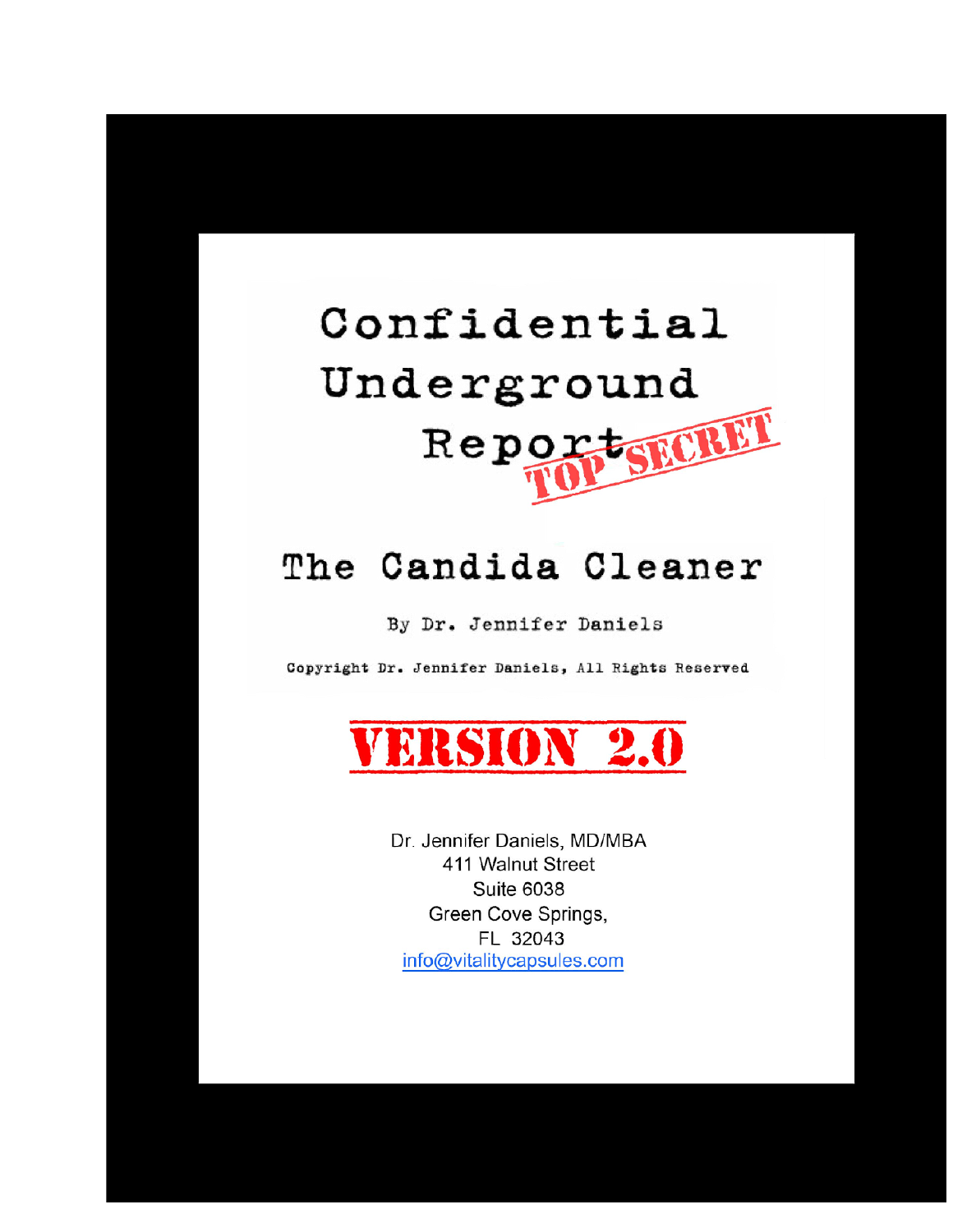#### **About The Author**

Dr Jennifer Daniels is widely considered one of the foremost Alternative Healing Physicians alive today. Dr Daniels graduated from Harvard University with Honors receiving a BA degree.

Her education continued at the University of Pennsylvania where she received her Medical Degree (MD) and also attended Wharton where she received her MBA in Health Care Administration.

She practiced medicine for 10 years as a Board Certified Family Practice Physician where she saw first hand the power of Natural Methods.



She has been coaching clients to successfully heal naturally since 1985.

Dr. Daniels is the author of the award winning book, Do You Have the Guts to Be Beautiful?

Dr. Daniels has also authored a series of CD's on Natural Healing. You can get her myth busting and often controversial informative and life changing book and CD's at http://vitalitycapsules.com/

Dr. Daniels has created several LifeChanging Reports:

From Miracle Breakthrough to Deadly Recall; The Lifecycle of a Pharmaceutical

"The Epidemic That Wasn't Guaranteed to permanently change the way you view test results and how to protect yourself."

\* Why the 6 O'Clock News is Not Enough

Dr Daniels is also has individual and group programs to advance your Healing.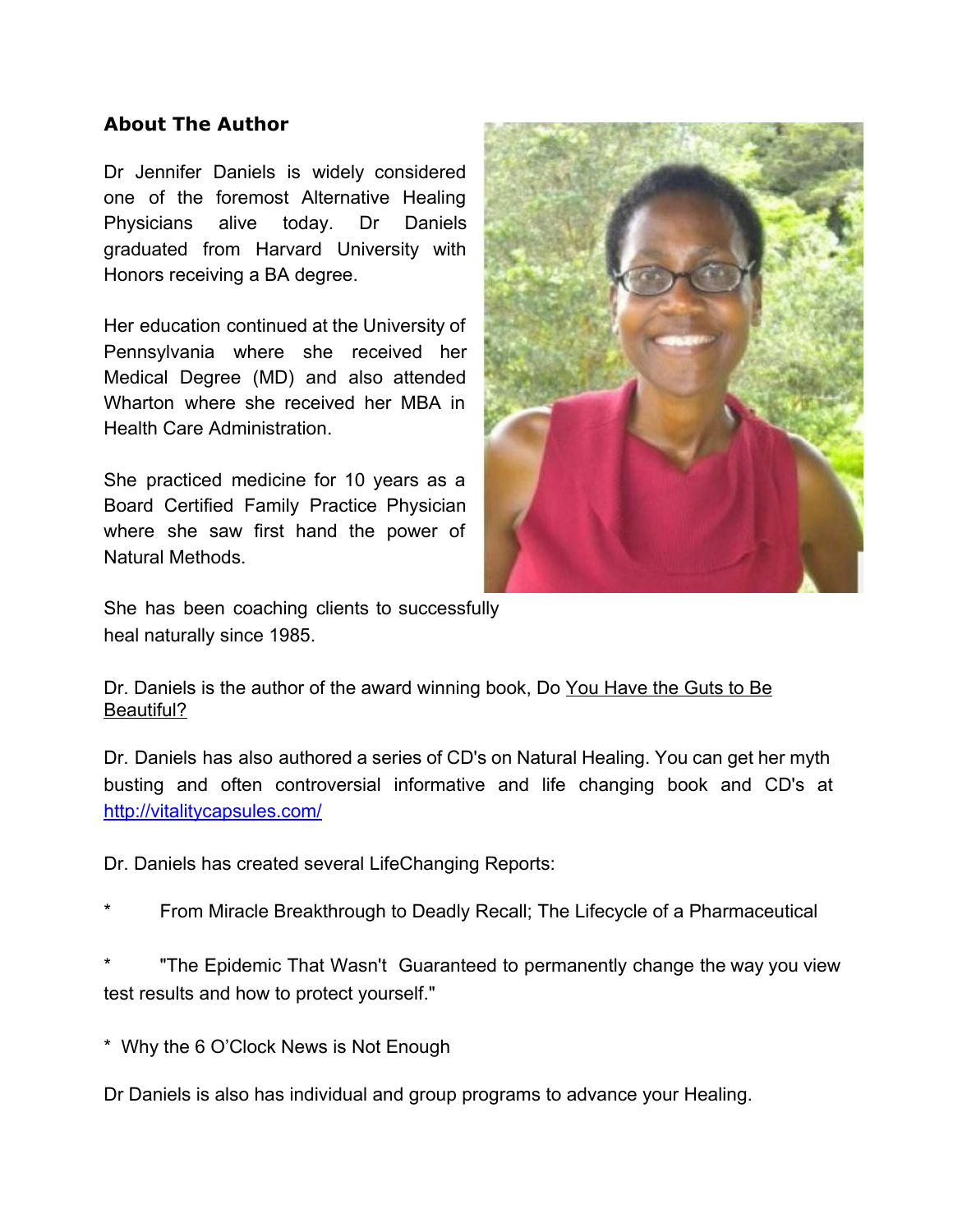For more information or for customer support, you can email support@vitalitycapsules.com. Notice: You DO NOT have the right to reprint or resell this report.

# **DISCLAIMER AND TERMS OF USE AGREEMENT**

Nothing in this document is intended to constitute medical advice or treatment. Information in this document is a combination of information found in medical literature and information acquired through clinical observation by Dr. Jennifer Daniels in her medical clinical practice.

This information is for informational purposes only. Nothing, including communications with Dr. Daniels, should be taken as medical advice.

Because there is always some risk involved, the author of this document is not responsible for any adverse detoxification effects or consequences resulting from the use of any suggestions or procedures described in this document.

Please check with your doctor or nutritionist before making any dietary changes or starting an exercise program.

The author and publisher of this document and the accompanying materials have used their best efforts in preparing this document. The author and publisher make no representation or warranties with respect to the accuracy, applicability or completeness of the contents of this document.

The information contained in this document is strictly for educational purposes. Therefore, if you wish to apply ideas contained in this document, you are taking full responsibility for your actions.

The author and publisher disclaim any warranties (express or implied), merchantability, or fitness for any particular purpose. The author and publisher shall in no event be held liable to any party for any direct, indirect, punitive, special, incidental or other consequential damages arising directly or indirectly from any use of this material, which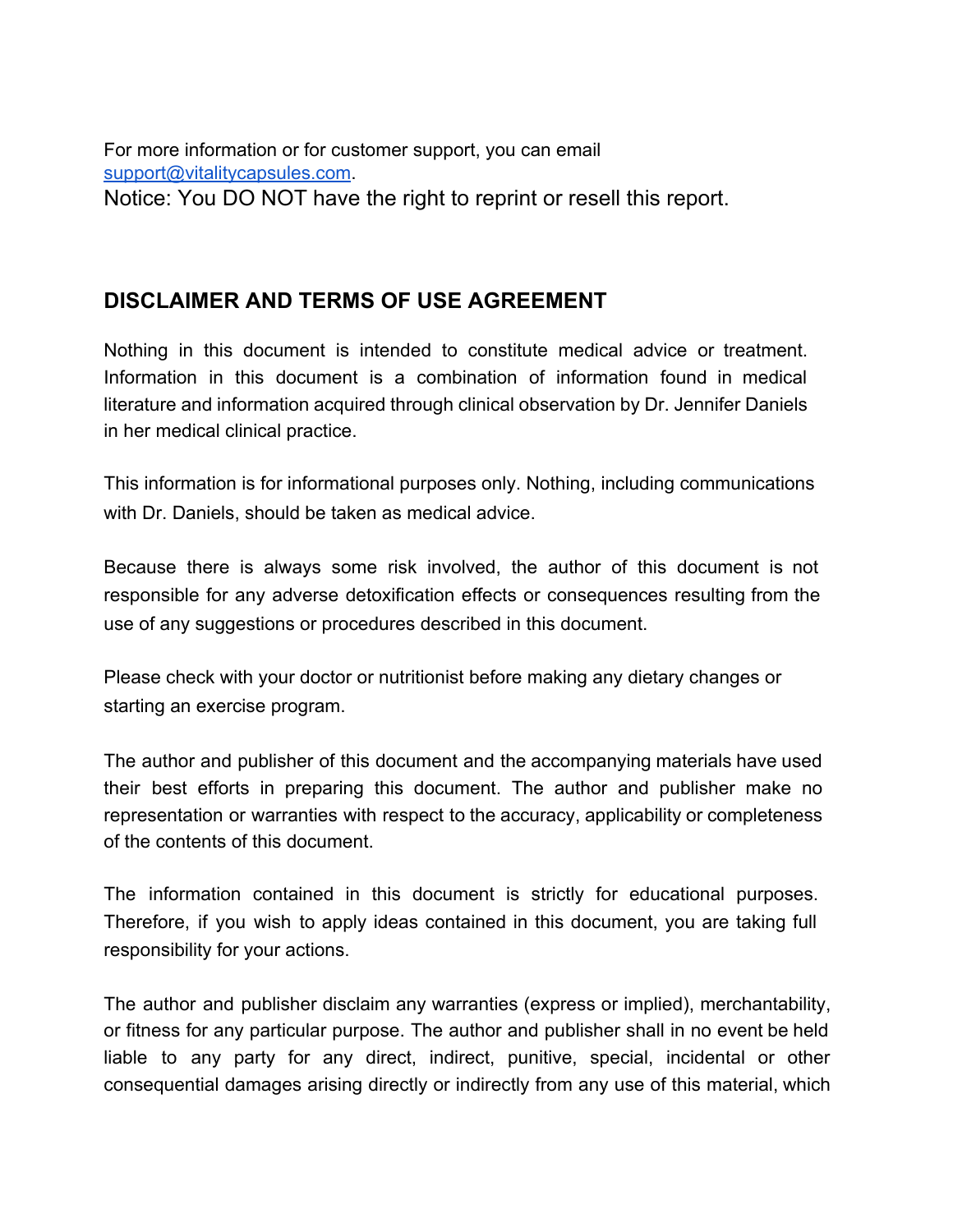is provided "as is", and without warranties.

As always, the advice of a competent doctor or other health professional should be sought.

The author and publisher do not warrant the performance, effectiveness or applicability of any sites listed or linked to in this document.

All links are for information purposes only and are not warranted for content, accuracy or any other implied or explicit purpose.

This document is © copyrighted by Dr. Jennifer Daniels. No part of this may be copied, or changed in any format, sold, or used in any way other than what is outlined within this document under any circumstances.

# **Table of Contents**

**About The Author** 

Notice: Disclaimer

**Introduction** 

Why Most Therapies Fail

The Search For The Cure

How To Put The Miracle To Work For You

5 Steps To Success

Historical Evidence

**Maximize Your Comfort and Success** 

Case Studies

Special Cases

Candida Cleaner FAQ's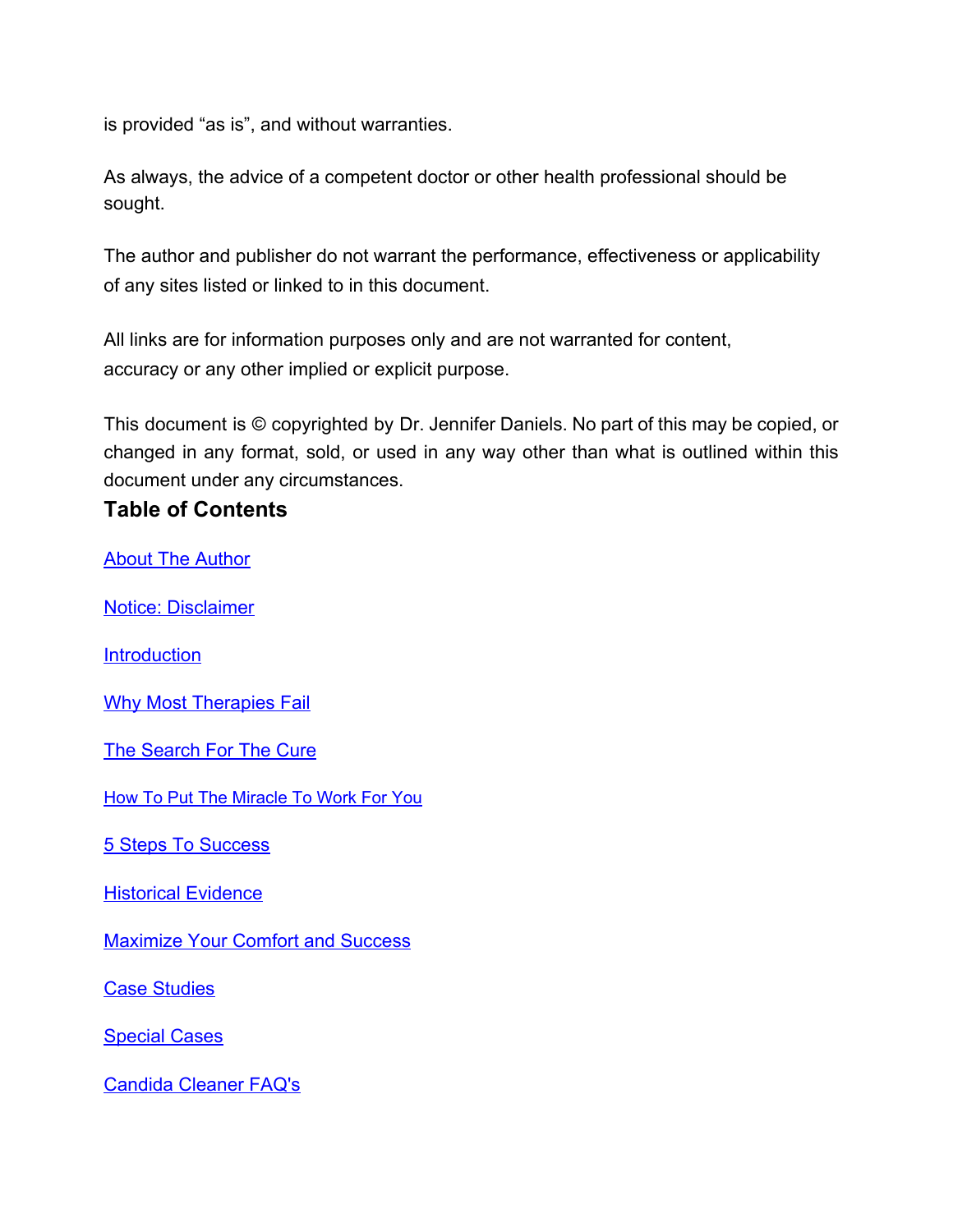#### **Conclusion**

#### Share Your Thoughts **INTRODUCTION**

This is the end of your hopelessness. You are no longer a prisoner to Candida. Read this and celebrate. If you are the typical reader, you have tried many approaches and spent thousands of dollars with modest results if any. This is all going to change.

#### **WHY MOST THERAPIES FAIL**

Candida plagues many Americans for years and there have been many supplements proposed to treat it as well as many diets. This PDF tells the story of how I discovered something that helped my patients conquer candida quickly.

Candida was not always as prevalent as it is in modern times. The picture below shows why candida causes so many symptoms and is so difficult to eradicate.

Candida can be anywhere in the body but once there are symptoms, it is always in the intestines. Command Central, or the point from which the damage is done, is the small intestines.

Your body completes the digestion process in the small intestines and this is where nutrients are absorbed. The candida spreads itself across the surface of the small intestines and intercepts the nutrients for its own use.

Many nutrients that are not absorbed by the candida remain unavailable to your body due to the barrier that the layer of candida creates. This causes fatigue as your body expends all the energy of digestion and gets none of the benefit. Simply going on a restrictive diet, makes this barrier thinner but it is still a barrier. Further, candida can also configure itself into a ball.

The candida at the core of this ball can be dormant and persist despite your efforts at dietary restrictions. Candida can also assume the form of spores that can go long periods without nutrition only to create misery just when you thought you got rid of them.

Candida are able to produce chemicals that mimic cravings and devastate your efforts to heal. For these reasons, candida is like a curse. Once it is established, it takes over. Most interventions do not address the candida's defense mechanisms.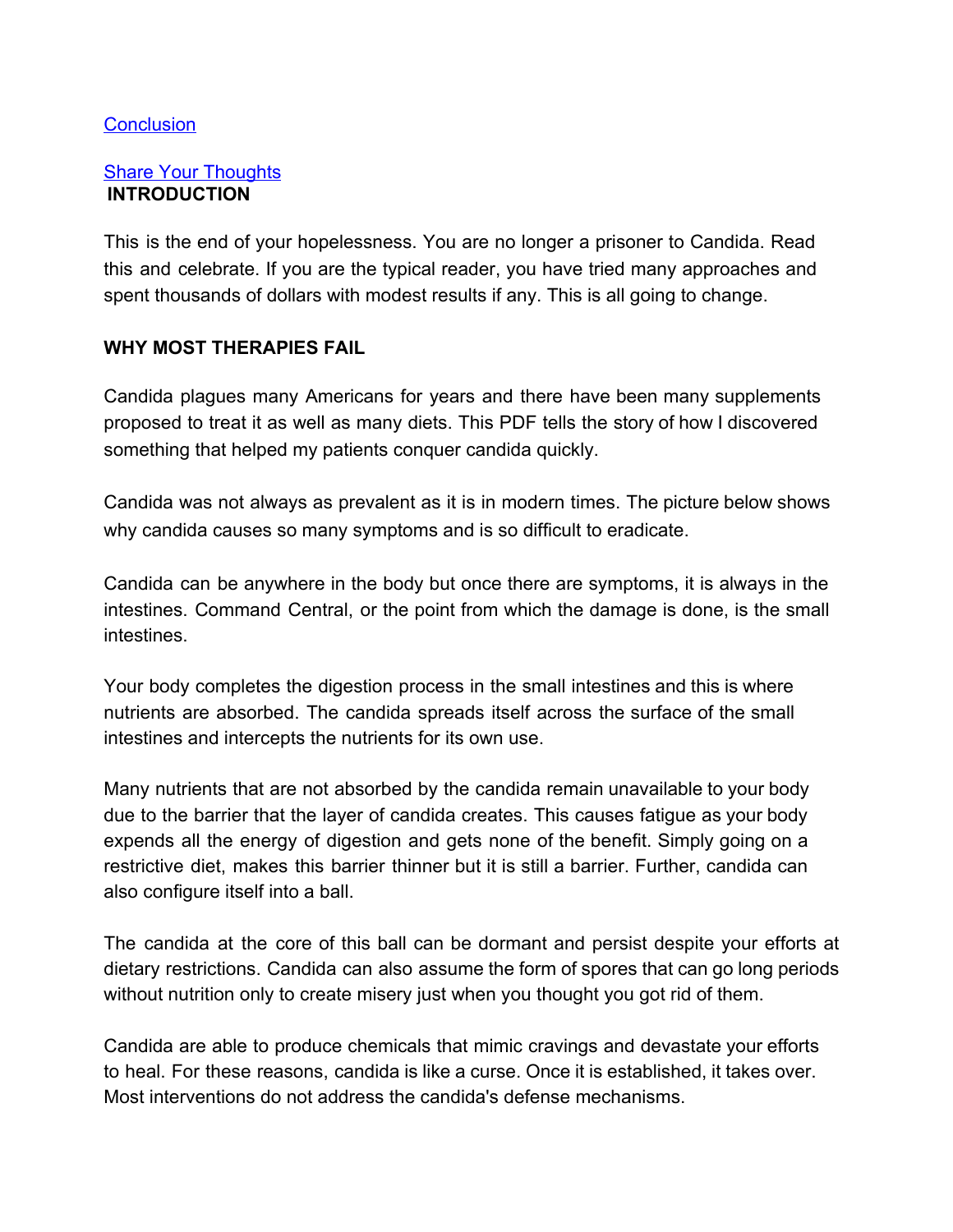The Miracle Candida Cleaner tricks the candida into letting down its defenses so that your efforts can provide the results your desire. This candida solution may very well be the most powerful and versatile natural healing substance in the history of our country. This is a substance that was used widely in the late 1800's, and now in the twentyfirst century there is practically no written information on this.

The purpose of this document is to provide information and share with you my experience. This blows the lid off the candida epidemic.

#### **THE SEARCH FOR THE CURE**

My name is Dr. Jennifer Daniels and I have been trained as an allopathic medical physician. I attended a Medical School, University of Pennsylvania. I also received a Bachelor's degree from Harvard University, as well as a Masters in Business Administration from the Wharton School of Business.

As candida is very much a lifestyle disease, it is important to know that my parents raised me in the usual manner with meat, sugar, juice and all the things that contribute to a candida causing diet. I discovered the Candida Cleanser while making the same lifestyle transitions that many of you will have to make.

As a physician, I had the privilege of assisting hundreds of people in making this transition and observing their progress. I will share some of their stories with you. Once I established my medical practice, I began to help people get better using diet, vitamins, enemas, organic food, distilled water, a long list of what is now known as lifestyle changes.

People were getting better but I noticed that when they had a little misstep in their lifestyle changes, they would have a severe flare of their symptoms. I felt like there had to be something I could do to prevent flareups from minor missteps and have healing results that were more durable.

At the same time, I was homeschooling my children and so I was reading various historic accounts, just by way of helping them understand their studies. I came across something as we were studying the 1800's. It was mentioned that farmers in the United States gave something to their families twice a year. This mystery substance cured everything and kept their families healthy.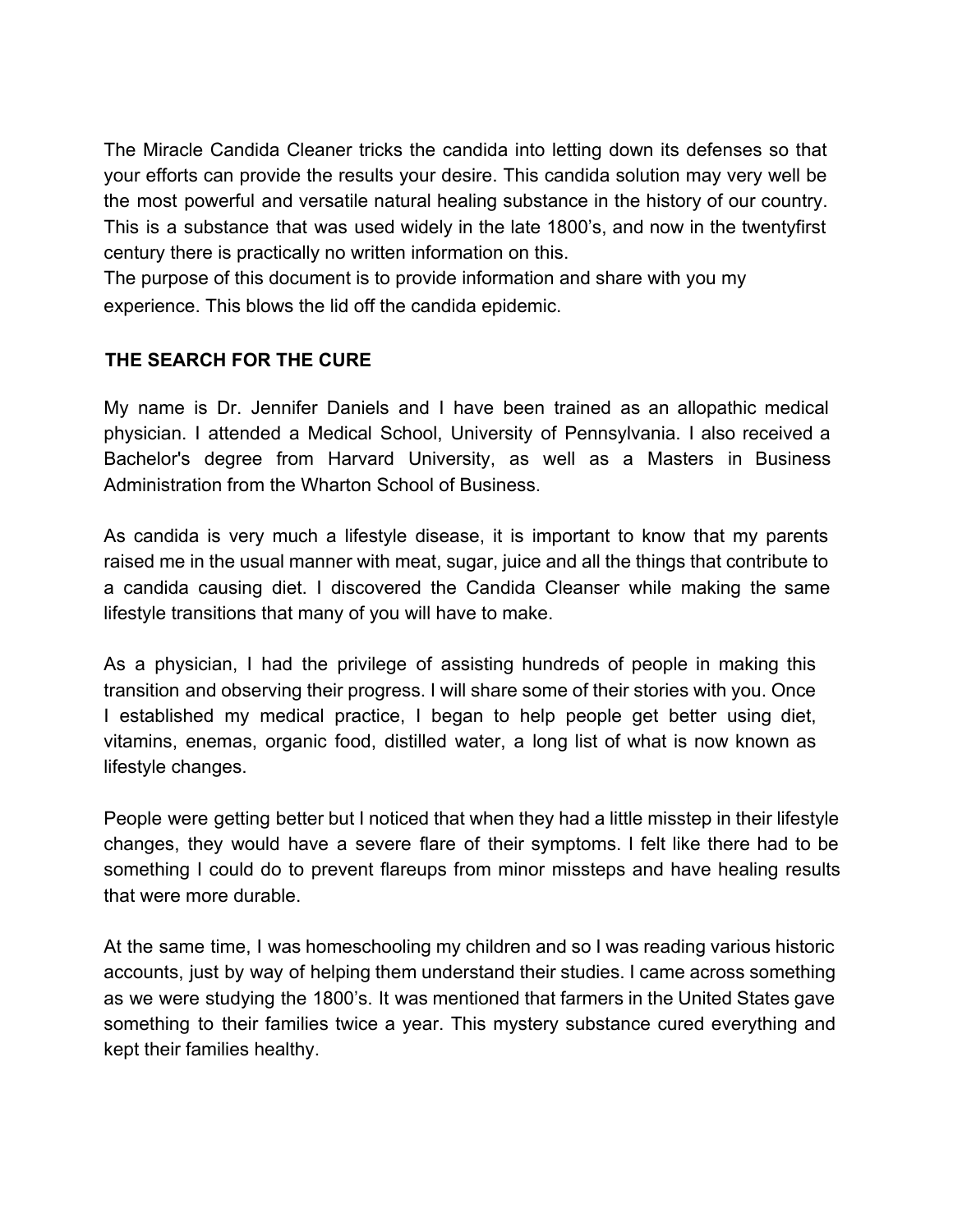It immediately occurred to me that this mystery substance could be just what I was looking for to help my patients have better results. Now I calculated that farmers, even in the 1800's, were fairly poor people, and so whatever they gave their family had to cost somewhere around one penny, if that much.

Then, I noticed, reading my little herbal books, that the Chinese seemed to spend \$35 per year per person to provide healthcare to their citizens and their citizens live longer and healthier than Americans, who spend thousands of dollars per year, per citizen. This gave me confidence that what I was looking for was effective, affordable and really existed. Further reading of history gave more clues.

My children and I were reading about the African slaves. We read that the African slaves had something that they used that was extremely powerful. And that in colonial times it was felt that the medicine of the American Indians was more powerful than the medicines used by rural Americans, and that was still more powerful yet than the medicines used by the slave owners.

However, all the medicines were superseded or were not as powerful as that used by the slaves themselves. Masters would go to the slave quarters when they had serious ailments that were life threatening and be revived. I said hmm, now if a slave is using it, it must be very inexpensive and quite common.

So I searched through all of my herbal books, and by that time I had over 300 books.

Not a reference in any one of them to anything that was inexpensive and would improve health. I had miracle cure books, and still nothing, no mention. So, since I had an active family practice, I said ahha, I will ask my patients. Many of them were descended from slaves.

So I asked them, "Was there something that was very cheap that was given twice a year and cured everything? Maybe your mother used it or your grandmother used it."

At first I didn't get much information but I kept asking and finally some patients just started laughing and laughing and laughing.

They said "Dr. Daniels, oh yes, must be that turpentine, yup, turpentine and sugar." Person after person mentioned turpentine and sugar, turpentine and sugar.

And so, I said, " Now who in your family used turpentine and sugar?"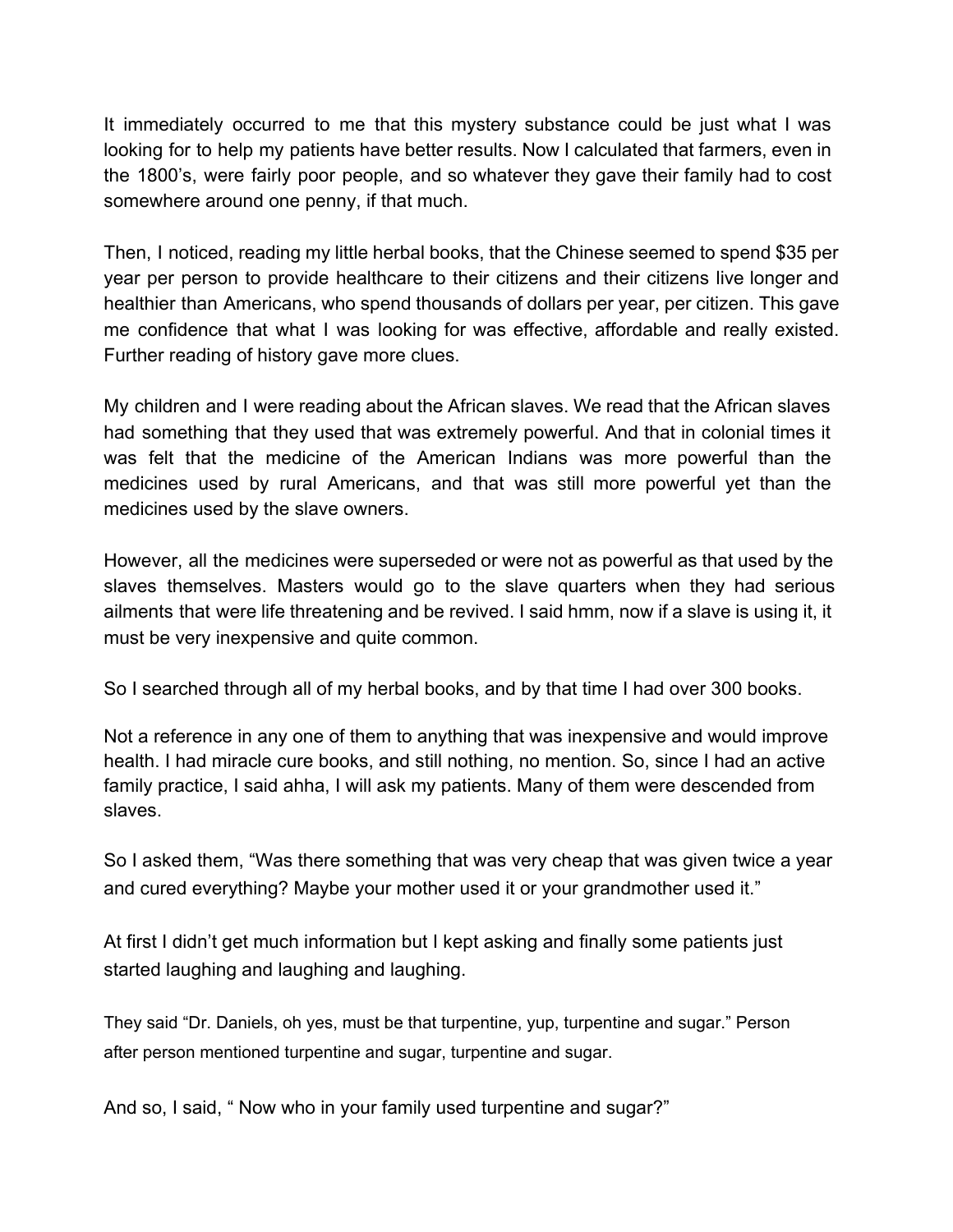They said, "My grandmother."

I said, "Well do you use it?"

And to a person they said, "Oh absolutely not."

These were people in their forties. So, I presumed that their grandparents were deceased.

I said "oh, now when did your grandmother die?"

"Oh, no, she is still alive. Ninetysix and still kicking, still taking her turpentine and sugar."

I said, "Well, do you think she might talk to me about it?"

I was told,"She sticks pretty much to herself. Takes care of her own house and doesn't bother much with people." I was very impressed that taking turpentine and living independently to the age of 90+ were compatible.

Somehow I couldn't get anyone to connect me with their grandparent and so I still searched and searched the literature for more information. Not a single reference to turpentine.

So, I asked these people, " Well, how much turpentine?"

They responded, " I don't know".

I said, "So how much sugar?"

They would say, " I don't know."

I said, "Well what kind of sugar?"

They said, "I don't know."

I said, "Well, how often?"

Again the answer was, "I don't know."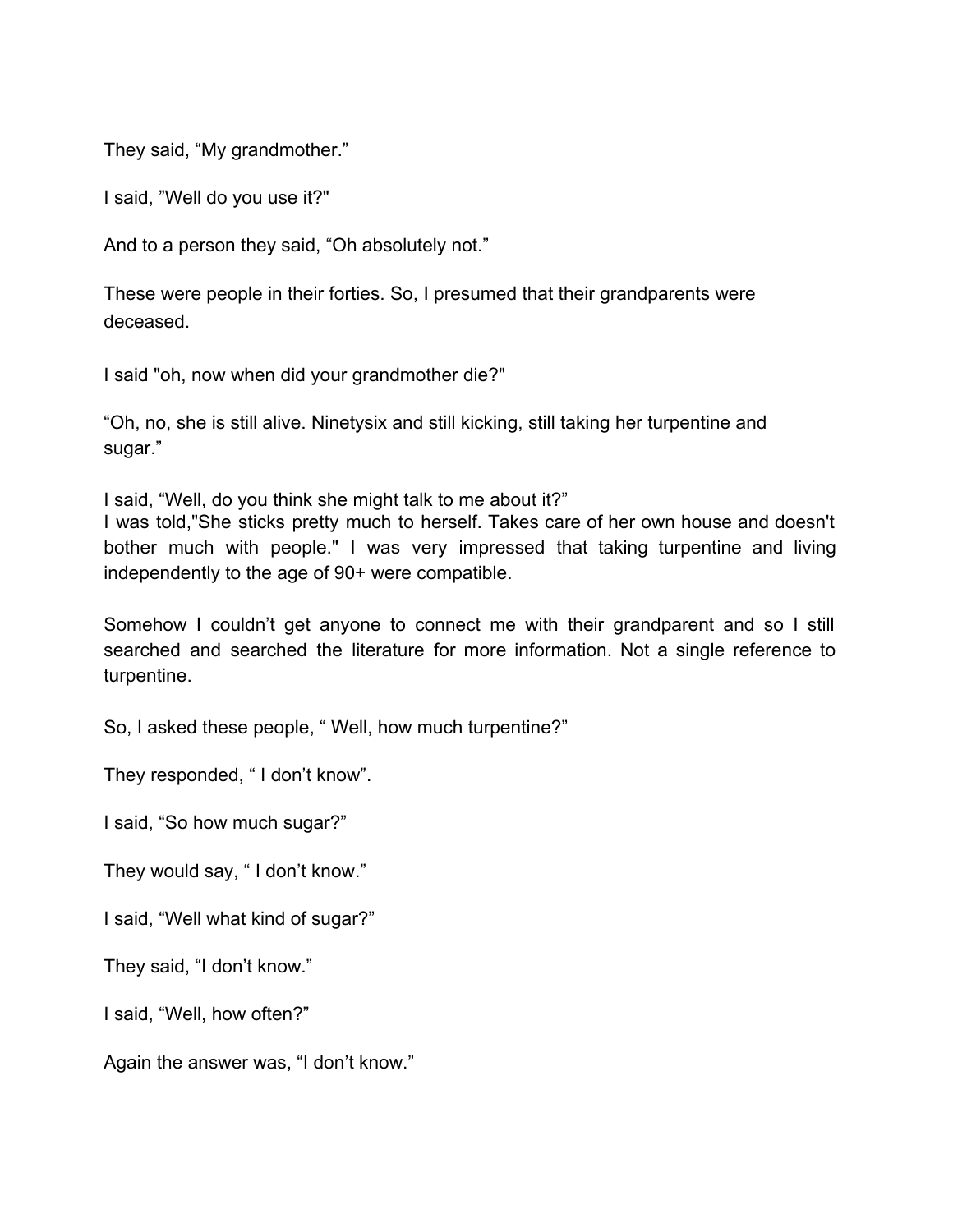So finally after about six months of gentle inquiry, and scouring the literature and finding nothing, my curiosity got the best of me. So I went down the block to the hardware store and bought a can of turpentine. As luck would have it, I purchased a brand that was "100% Pure Gum Spirits of Turpentine".

Now any turpentine can that you buy is going to have some pretty impressive labeling on it  $-$  it is the law:

- \* Known to cause birth defects in the State of California.
- \* Fatal.
- \* Deadly if swallowed.
- \* Contact your doctor immediately if you put any in your mouth.
- \* Contact Poison Control immediately if swallowed

So then I continued on to the grocery store and got a little box of sugar cubes. These happened to be the smallest sugar cubes in the grocery store, 1 cm or less on each side. I did not want to totally ignore the warnings on the can. I made sure my will was complete and in plain view. I notified myself since I was a doctorthis satisfied the label

warning. I decided to take the turpentine in the evening after office hours so that if I died, there would be time to cancel the next day's patients. Further, I thankfully noted that I was not in the state of California.

I sat down at the kitchen table. Put the sugar cubes down and sat the turpentine down, and I said, well, this is it. I am either going to die or I am going to find out something. So I opened the box of sugar cubes and put one sugar cube on a ceramic plate. I then opened my turpentine can, pored it into a teaspoon, and dripped the turpentine, onto the sugar cube. I took the sugar cube, chewed it, and washed it down with water. I did not feel any different. I went on about my business, and went to work the next day.

The next evening I returned to the same chair in my kitchen and did two sugar cubes. Again, I did not feel anything. I became quite bold and the third day I did three sugar cubes. Thirty seconds after taking the turpentine, I felt wonderful. My brain was exceptionally clear; I was filled with energy. I didn't need to take my Ayurvedic vitamins, my mega vitamins, my vitamin CI was taking eleven vitamins a day. I felt so great, I skipped my vitamins that day.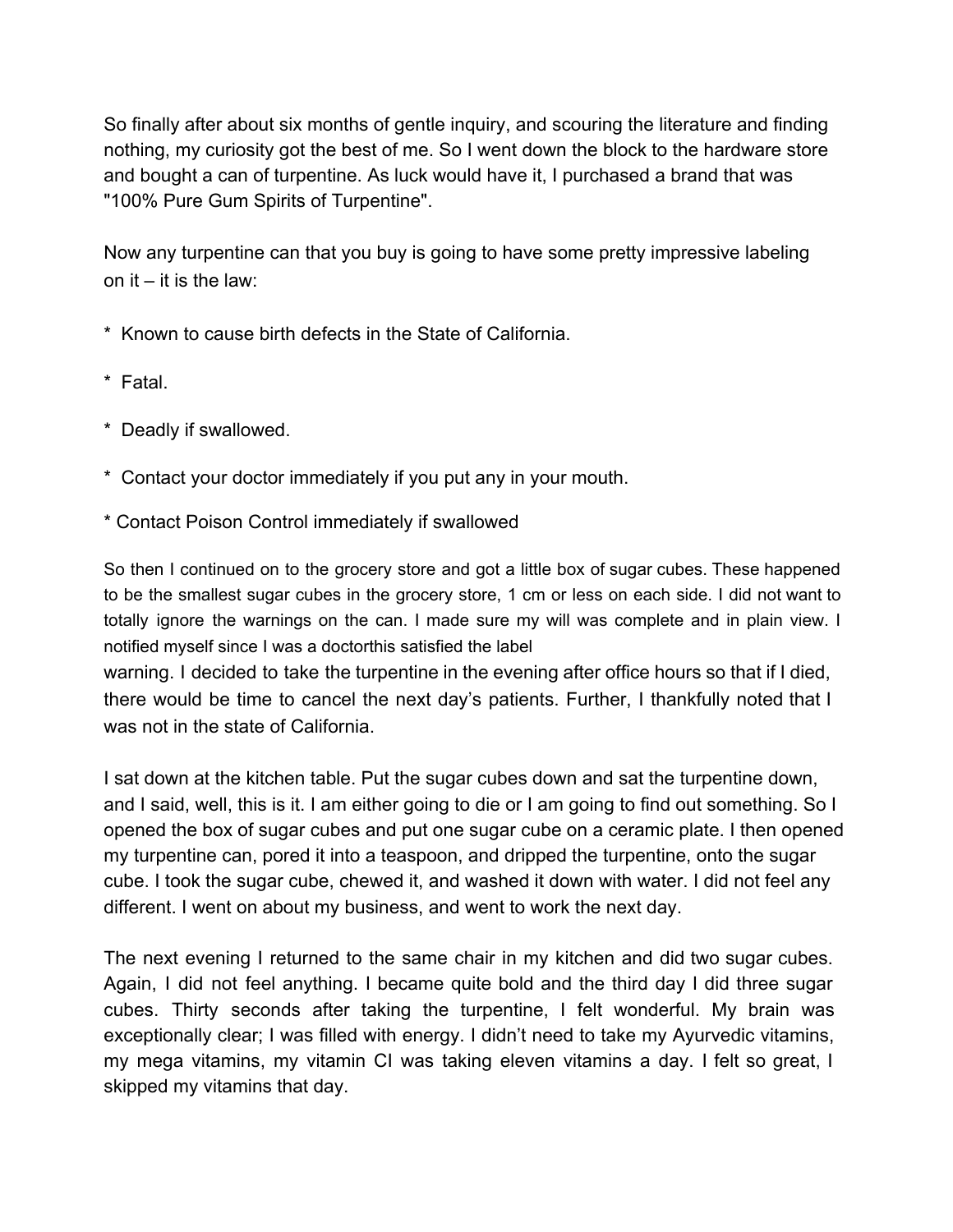The sensation of well being, was like nothing I had ever experienced. It was as if years of fatigue just evaporated. I knew this was the secret. I discovered the dose that caused benefit, now, I needed to find the dose at which one experiences not so good reactions. So the fourth day I took four sugar cubes, the fifth day I took five sugar cubes, and so on. Finally, on the seventh day I felt a twitch. I can't explain it, all I can tell you is it wasn't particularly pleasant or unpleasant, but having read the back of the turpentine can, I deduced that this might be one of the things the turpentine can was talking about. So I stopped taking turpentine for two weeks, to let it wash out of my system.

The next thing I had to figure out was how often should a person take turpentine and sugar. In other words, if one takes one dose, how long is it before another dose is needed to continue the improvement caused by the first dose? So then I took my three sugar cubes, stacked them up one on top of the other, took a teaspoon of turpentine, poured it over the top cube, and the turpentine dripped down through the top cube, the second cube and just entered the third cube. I did not let the turpentine get to the bottom of the third cube. So I took these three sugar cubes, and just like the first time I felt wonderful.

I said OK let me keep track and see how long this feeling lasts. Well it turns out that it was about five days before I felt like maybe I could use a vitamin pill. And so then I concluded that three sugar cubes two times a week was the dose for maintaining good results.

Then the next thing to determine was how long could one take it every single day without experiencing any adverse events? Well, I then took turpentine and sugar, three sugar cubes every single day for about a week. I did not experience any adverse events but I decided that was long enough for the purposes of science.

Then I approached my mother who suffered from chronic pain of her finger (30 years) and her knees (fifteen years). I explained to her that I had been taking it for a while and would she please try it. She said well OK, and so mom took turpentine and sugar and her pain got less and less and went away over a period of one week.

Then I approached my sisterinlaw and asked her, "Would you take turpentine and sugar?"

She had some aches, pains,fatigue and various vague but annoying problems. She took turpentine and sugar and her pains went away.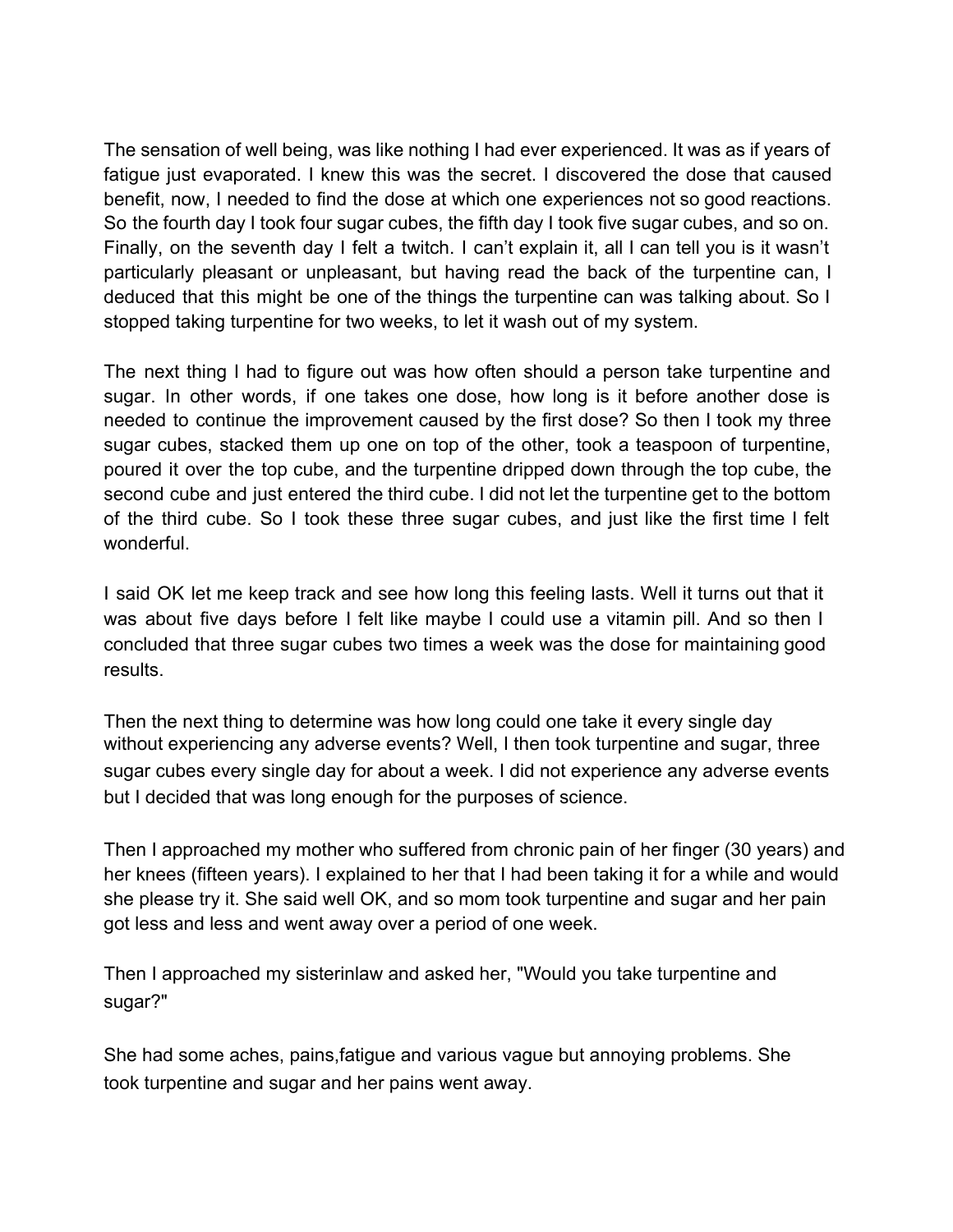I said, "Oh my goodness, this could be the miracle remedy I was looking for!"

And so from working with these relatives and a few others who were so kind as to volunteer, I deduced that turpentine and sugar, basically, is one teaspoon a day maximum dose, over three sugar cubes 2 times a week. I started recommending it to patients who had been suffering from longstanding incurable diseases for which there was no effective medical therapy and people who had not gotten complete healing with diet, cleansing and vitamins.

I would like to share with you stories of people who have taken turpentine and sugar, and their experiences. And my experience in working with people who chose to avail themselves of the power of turpentine.

Turpentine and sugar is absolutely marvelous and the thing that's so absolutely hilarious about it is that the turpentine, a deadly substance combined with white sugar, another deadly substance, heals. Also, it is curious that one could be labeled as fit for human consumption yet the other is all but banned.

Since we are focusing on candida, it is important to understand why turpentine is such a miracle breakthrough. The candida loves sugar. Although it is adapted to the human body as an entrenched parasite, it cannot resist sugar. Thus the sugar is the bait that causes the candida to let down its defenses. In its haste to get at the sugar it is exposed to the turpentine and dies. Not all of the candida is killed. The majority of candida pack their bags and make a mad dash to the exit. All reproductive and metabolic activity ceases as the candida seeks to save itself and exit what it perceives to be a dangerous situation.

# **HOW TO PUT THE MIRACLE TO WORK IN YOUR LIFE**

At the time that I started using turpentine, I had made many dietary changes. This is why I believe that I did not experience any cleansing reactions and got such prompt and positive results. I will outline below the proper preparation of the body before using turpentine for candida as well as the experience of others. There are 5 phases to healing candida.

Failure can be attributed to 3 things:

- 1. Not doing all 5 steps
- 2. Not doing them in the right order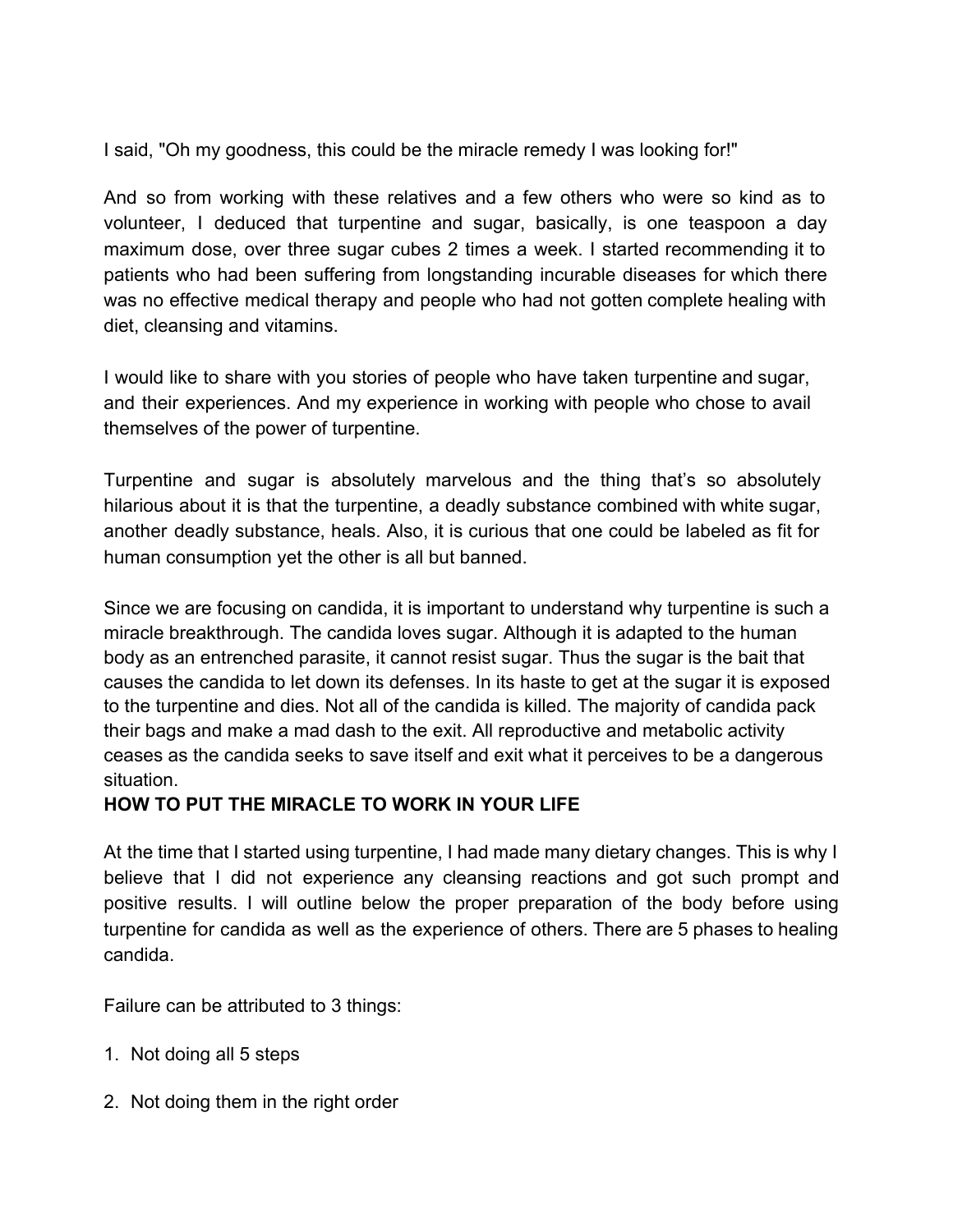3. Doing any one step incorrectly.

## **FIVE STEPS TO SUCCESS**

**Step 1:** Which is very important, is to get as much waste out of the body as possible. This is critical. You cannot eradicate a parasite if your body is filled with its favorite food or if the places where the immune system would take the parasite are filled. You must take out the trash this means emptying the gut.

The most neglected portion is the small intestines. This part must be empty as the final cure for yeast involves the immune system dumping yeast from all over the body into the small intestines via the bile duct. If the small intestine is sluggish, the bile is blocked and the immune system cannot do its part to heal you.

Clearing the small intestine can be accomplished by drinking 1 quart of water for each 60 pounds of body weight each day as a first step. Then, take castor oil (3 to 6 tbs) once a week, or 1 bottle of magnesium citrate weekly or Dr Daniels' Vitality Capsules daily as directed (vitalitycapsules.com). Many people prefer Dr Daniels' Vitality Capsules as they can be adjusted for your personal comfort. http://vitalitycapsules.com

Daily warm water enemas using distilled water (1 quart) are very helpful, especially for the week before and while you are taking turpentine.

**Note:** If you are having 3 or more bowel movements a day, your small intestine is most likely clear.

**Step 2:** Stop eating candida's favorite foods.

This is any food that is blended, cooked, or mixed with something else **before** you buy it. Yes, rice milk, rice cakes, power bars, granola, etc. Also, convert all beverages to water. No alcoholic beverages are to be consumed.

Breads risen with yeast are a major hazard. Studies done in the 90's to analyze the yeast in women with recurrent vaginitis found it was the same strain of yeast used in making bread. So stop eating breads, meats and dairy. These "foods" are all full of parasites that stress your system and make your body unable to cure the candida. For the purposes of succeeding with the Candida Cleaner, you can reduce the offending foods by 50% for a period of 1 month while you have

**Step 3 :** Strengthen the immune system with food that is organic or locally grown,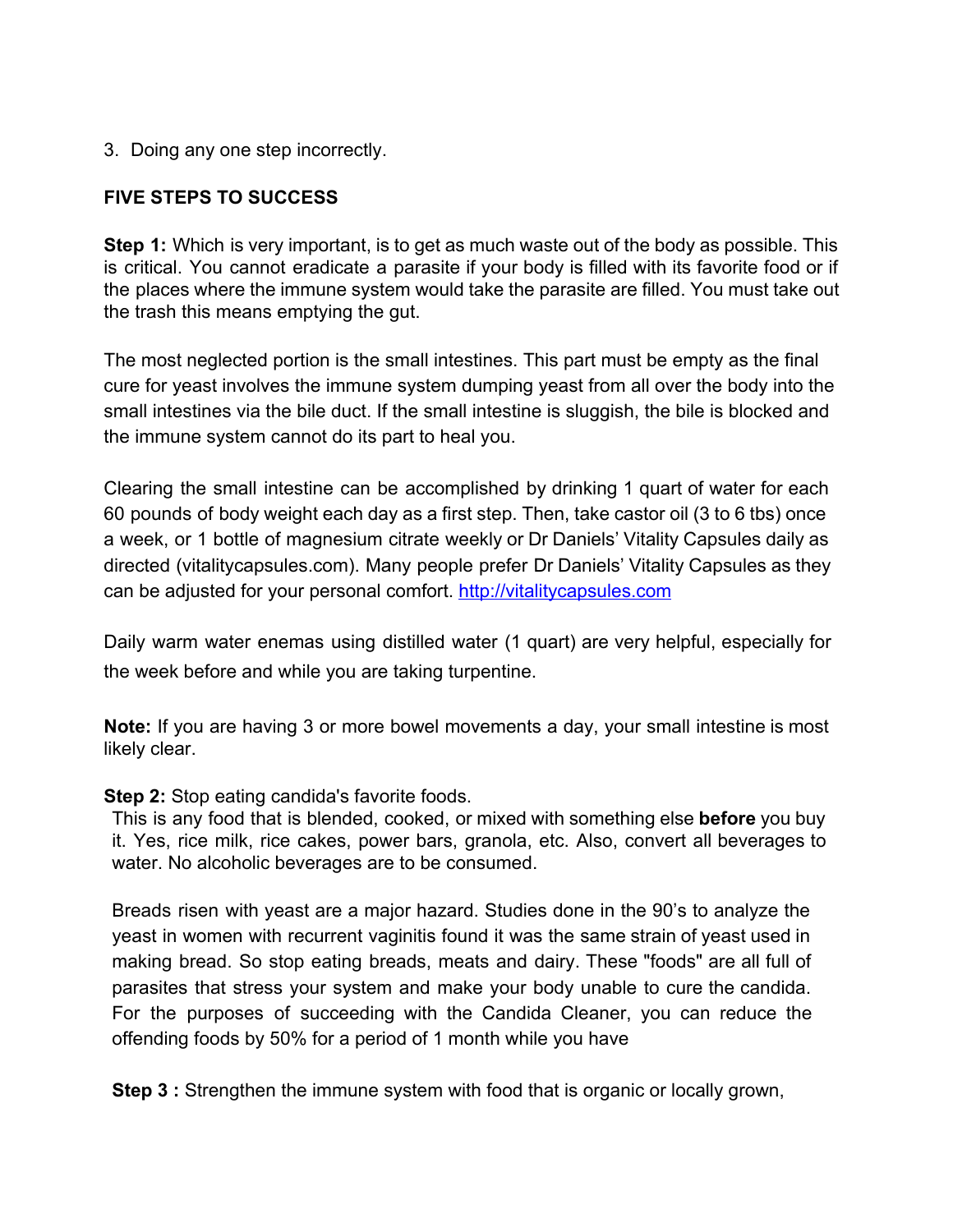purchased fresh and prepared in your home.

The diet I advise is green leafy vegetables, root vegetables ( this includes potatoes ) squash and no more than 1 piece of fresh raw fruit a day. Also overcooked grains such as quinoa, millet and brown rice or black rice and one raw salad a day. Eat all you want.

Spices to use are any green leafy herb, curry, garlic, pepper, cumin, cinnamon.

Notice that nuts, cooked fruit and dried fruit are absent. These foods create a hostile environment for allowing healing conditions in your body. Dried fruit and nuts absolutely aggravate candida. Trail mix is an abomination and has destroyed the health of many a health nut. It nearly did me in. I used to mix my own. That is how ignorant I was. Dried fruits and nuts aggravate dehydration. Cooked dried fruits contain too much sugar.

By following my dietary recommendations, much of the candida will leave just because their favorite foods are not readily available. Next are some sample menus to use with the Candida Cleaner. It is important to stay well hydrated according to the directions in step 1 of the 5step Candida Cleaner protocol.

#### **Candida Cleaner Sample Menus**

Menu :

#### **Breakfast:**

**Water** 

Fresh fruit with or without hot oatmeal or cooked quinoa with extra water to porridge consistency (chop the fruit and stir into the cooked porridge) **Lunch:**

Salad, the larger the better; Garlic or papaya dressing. Must contain one leafy green ingredient

Brown rice and vegetables

May substitute quinoa, sweet potatoes, white potatoes, black rice, red rice or brown rice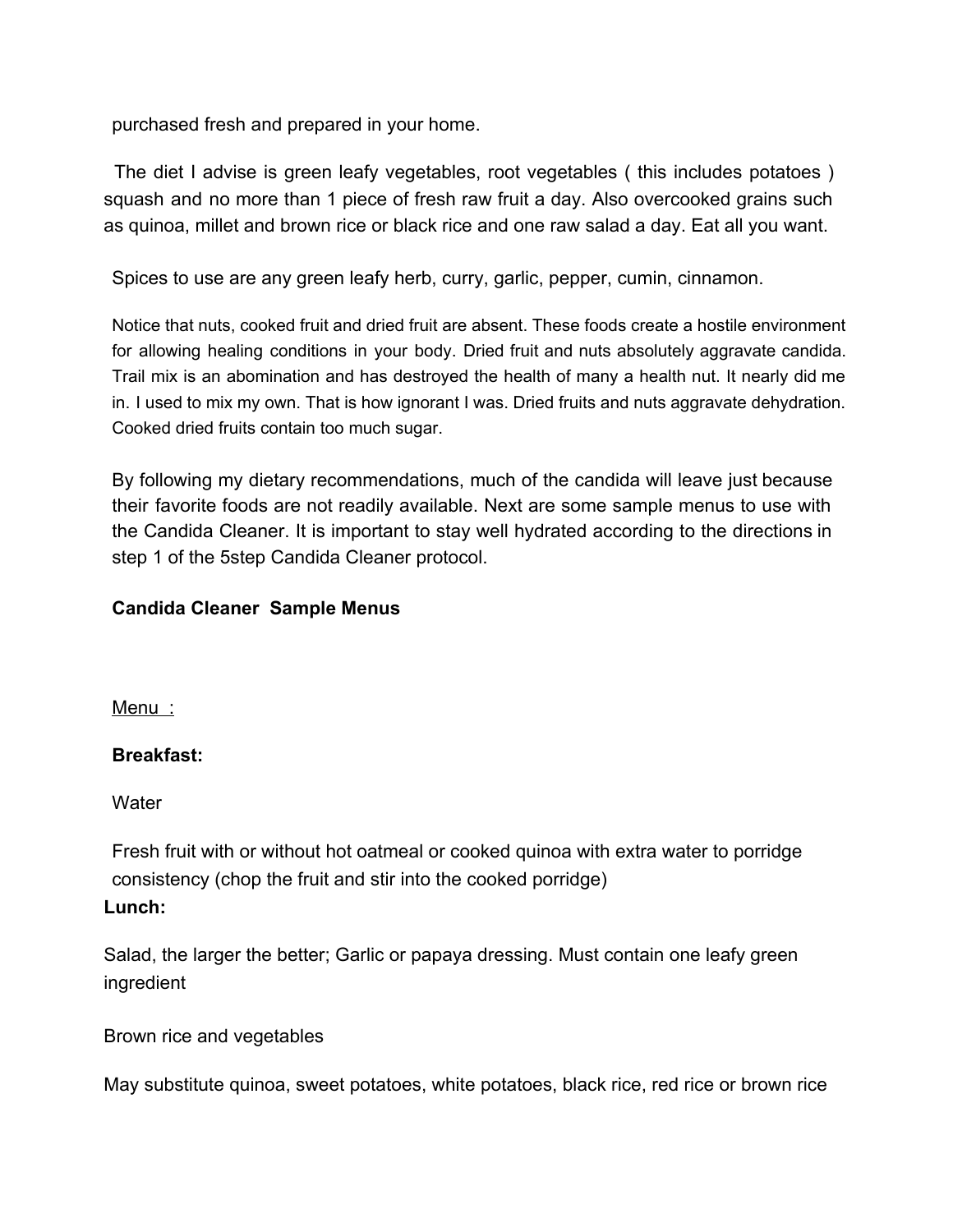**Water** 

**Dinner:**

Same as lunch

**Water** 

**Note:** it is mandatory that you eat at least one raw salad a day. This translates into at least 4 leaves of a green leafy vegetable.

You can get more information and recipes that have worked for others at http://vitalitycapsules.com/ products

**Step 4:** Supplements should be minimal as the candida eats your supplements and, like any good parasite, gets fed first.

I have told many a patient to cut back and even stop quite a few supplements for this reason. I used to feel that the more supplements the better. Then, I noticed that my patients that relied on supplements, just kept taking more and more but did not get better.

Here is a list of what I recommend:

2 B Complex 50, vit A 25,000 IU one daily, vitmin C 3g a day, vit E mixed tocopherols 400 IU daily, Selenium 200mcg daily. This combination of antioxidants is a particular ratio so that you do not deplete other nutrients by over supplying one nutrient.

\* B12 sublingual 5000mcg

\* Trace minerals ; Shilajit 200mg to 500mg a day as tar for 4 days a week.

 $*$   $\frac{1}{4}$  cup brown flax seed – soak overnight in 1 cup of water. Stir and drink in the morning. May substitute 2 Tablespoons chia seeds.

**Step 5:** Kill and repel parasites that have not yet left.

This last step will take you to how you felt before you were ill. This is when you use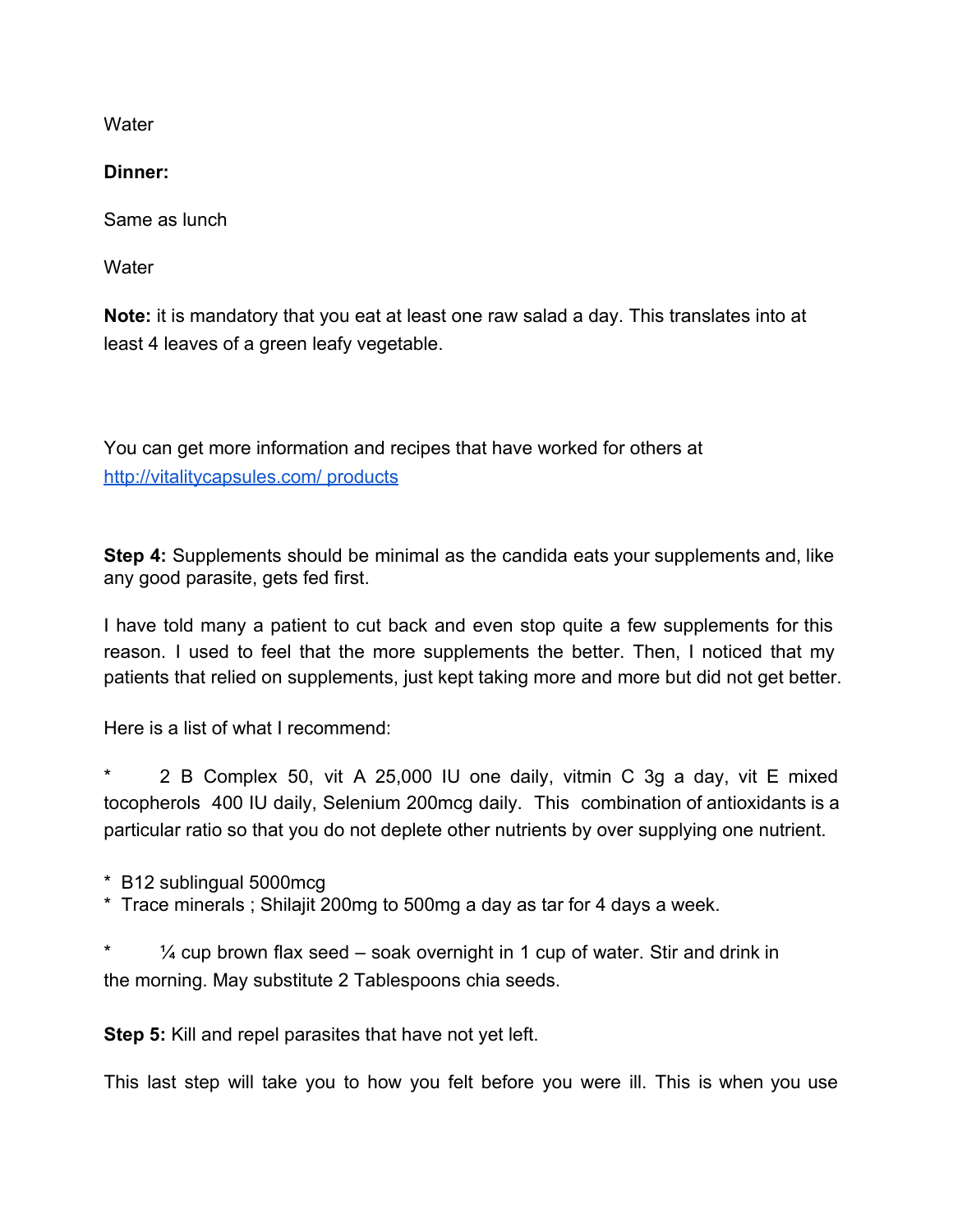turpentine. If you weigh between 40 pounds and 240 pounds, the MAXIMUM dose is 1 teaspoon a day.

If you weigh 241 and above, you may have more Candida than others and you should actually use a **lesser** dose. 1/2 tsp will give less die off and discomfort. If this dose is tolerated, it is ok to gradually increase the dose to one tsp.

## **TIME OF DAY**

Turpentine may be taken in the morning but most people complain about burping the taste of turpentine throughout the day. It can be taken in the evening but at least 2 hours before bedtime. Some people feel that they sleep better if they allow 2 hours before bedtime.

#### **RELATION TO MEALS**

It can be taken with or without food. It seems to be equally effective.

# **AMOUNT**

If you weigh between 40 pounds and 240 pounds, the MAXIMUM dose is 1 teaspoon a day:

1. Use white granulated sugar. Decide how much turpentine you will start with put 3 times that amount of sugar on a spoon, pour the turpentine over the sugar. Some granules of sugar should remain dry or untouched by turpentine. If every granule is soaked with turpentine, DISCARD THIS SPOONFUL. Repeat with less turpentine. Place in your mouth and chase with water. No need to chew.

Put the spoon in your mouth removing the sugar and turpentine from the spoon. Put water in your mouth and swallow the whole mix. DO NOT SWISH to blend. Just swallow letting the sugar and turpentine mixture go down your throat. Take as many sips of water as you need to in order to get everything down.

If you weigh 241 and above, you may have more Candida than others and you should **actually** use less turpentine.

1/2 tsp will give less die off and discomfort. If this dose does not give any benefit, it is ok to increase to 1 tsp over a period of 4 doses.

#### **Instructions for People with Candida Symptoms for more than Two Years**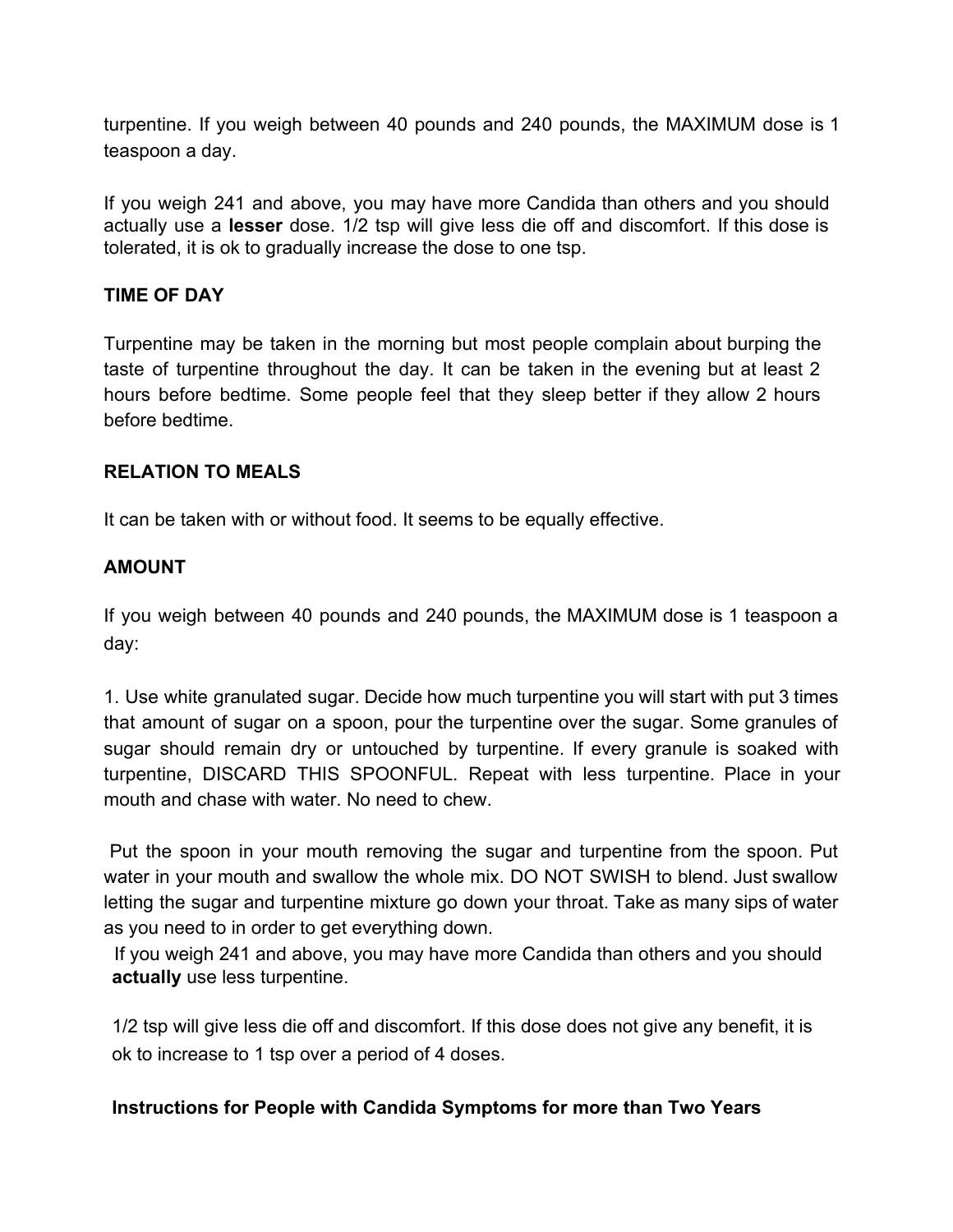If you fall into this category, you may benefit from taking the candida cleaner once a day for 4 days then, 2 times a week until you reach your precandida state. The long term dosing is once a month or 2 times a year like our ancestors did.

#### **FREQUENCY**

Repeat this dosing 2 times a week: Monday and Friday, Saturday and Tuesday, etc. This completes the 5 steps. I allow 1 week to complete each of the 5 steps. In other words, start with step 1. After 1 week, add step 2. These steps must be done thoroughly or there will be candida die off caused by candida that are trapped and unable to leave the body. In other words, you may feel worse instead of better.

#### **HISTORICAL EVIDENCE**

So what does turpentine and sugar help and how does one take it? Or how has it been taken in the past, I should say. My first inclination to use turpentine and sugar was for people who had chronic, severe, longstanding illness, for which nothing had worked. And what comes to mind, are conditions such as lupus, multiple sclerosis, and rheumatoid arthritis. Now many of you will recognize these as something called autoimmune disorders.

What I found was that these people benefited greatly from going on an organic, vegan, whole food diet for a couple of weeks, instituting enemas, and following it up with a water fast of five to seven days, at which point they were generally out of the woods. But one problem these people universally had is they would have sugar cravings, they would have cravings for meat, and this interfered with their compliance and healing. For these people, turpentine and sugar twice a week cut out their cravings, prevented their relapses, and was of great benefit. So those were some areas where it was very helpful.

I will share the story of one person who was helped by it.

This person was highly educated, and actually her husband was a Ph.D. scientist. When I suggested to them that perhaps turpentine and sugar would be of help, he was immediately concerned that his wife of many decades might even think of embarking on such a therapy or intervention, that everyone knew had to be lethal.

Since he was at a very large university with great research capabilities, he did a literature search at his university with all the tools at his command and found that turpentine had been used historically to kill worms. Yes, worms. And for this it was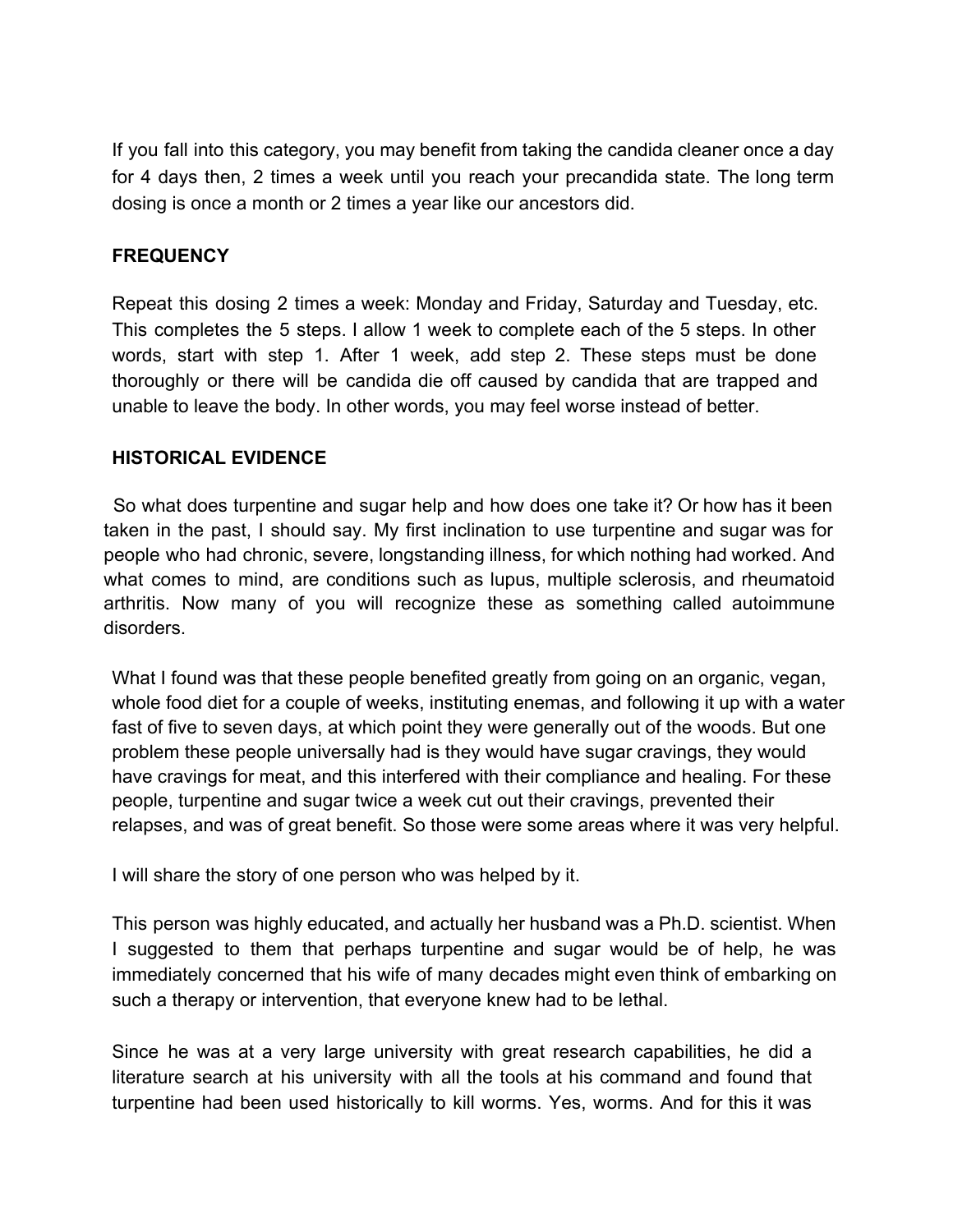very effective, and that in certain doses, which he did not disclose to me, was actually quite safe and without ill effect.

His wife did take turpentine for her condition and received relief but after about three doses she felt that turpentine was just not something she really wanted to take. Now the other thing I found about turpentine is, not only does it kill worms, but it appears to kill bacteria and fungi as well.

One person came to me and she had a book, and the book was The Yeast Connection.

She came into the office waving this book and yelling, " Doctor, Doctor, do you know about yeast? Do you know about the yeast syndrome? I have candidiasis throughout my whole body and I've been to I don't know how many doctors and no one has been able to help me. I don't even want to see you unless you are an expert in yeast."

I said, "Well, I'm not an expert in yeast but I think that maybe I can be helpful."

She calmed down, I politely accepted the book from her hand and placed it on the counter, listened to her story of her yeast and all of her yeast symptoms, and discussed with her the dietary changes she might want to make, some water that she should drink, and then I suggested turpentine and sugar.

She said, "WHAT?!"

I said, "Yes, turpentine and sugar".

She said, "You know what, Doctor, I am so fed up, I am feeling so lousy, I will even do that."

I saw her back in a couple of weeks, which was only enough time to take two doses of turpentine.

I said, "Well Miss Jones, how is your yeast doing?"

She said, "Yeast, what yeast? I don't have any yeast. I'm doing fine."

So I can only deduce that to the extent that she had yeast, that the turpentine was useful.

Now the other thing that might be of interest at this point is a little more about the history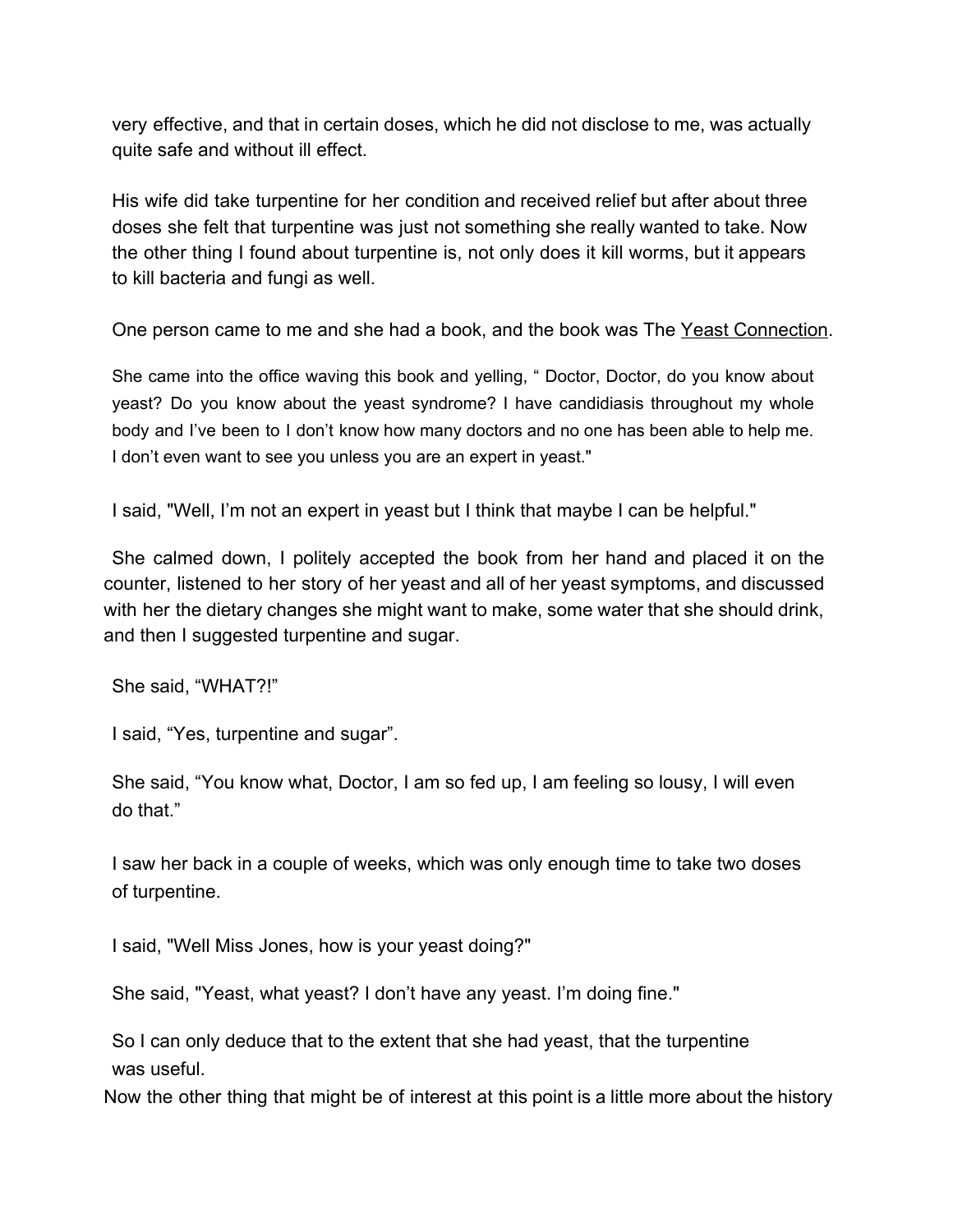of turpentine. Many people asked me about research done on turpentine, evidence of turpentine's effectiveness.

I would like to say, I'm not much of a fan of research because every research project I have been involved with, I have been asked to falsify data. So even though I do go to the library, even though I do look up research, even though I do read it, I realize that it may not be as reliable as it appears.

So what do we know about turpentine?

First of all, there is a company called Merck. It is a pharmaceutical company. Merck produces something called the Merck Manual. Now the Merck Manual discusses all diseases that have been identified or the ones that it feels are most important, and talks about various types of therapies that are appropriate and accepted for them.

The Merck Manual was first published in 1899. If you look up turpentine in the 1899 manual of Merck, it will let you know that turpentine therapy is effective for the following:

- \* gonorrhea
- \* meningitis
- \* arthritis
- \* abdominal difficulties
- \* lung disease

The list goes on and on and on.

Fast forward to 1999, the Merck Manual, a much thicker book I might say, and look up turpentine and all you find is turpentine poisoning. It talks about the dire effects of turpentine poisoning. And it talks about destruction of the kidneys and destruction of the lungs.

I can say to my observation, I have been taking it now for oh a good 20 years and observed at least one hundred people taking it. I have certainly not seen any of those effects and neither has anyone I'm aware of who has chosen to avail themselves of turpentine. The reason may be the dose. The dangerous dose of turpentine in the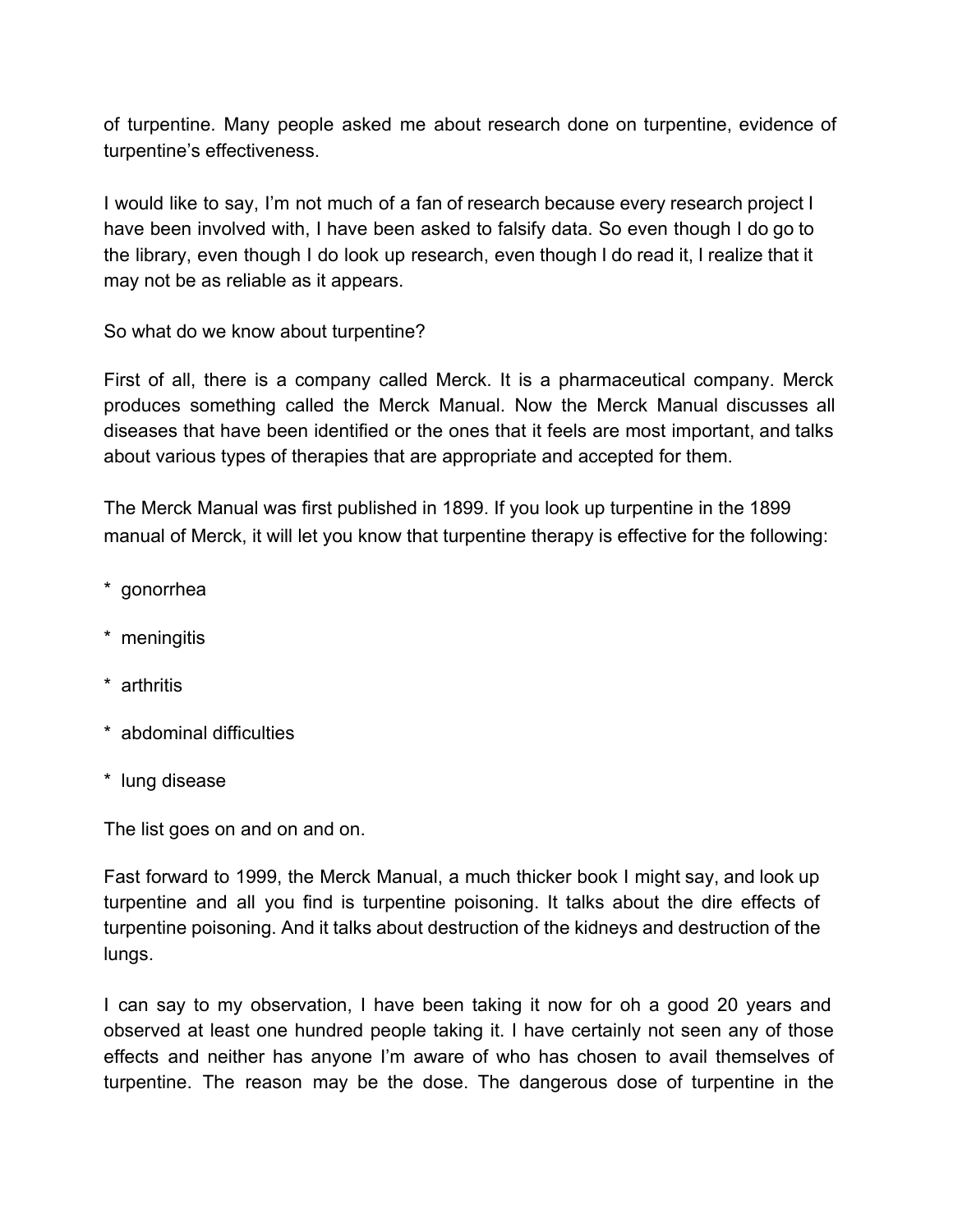literature is one tablespoon. The dose I used with great results and minimal side effects is one teaspoon.

Turpentine is out there, it has been used with great success certainly in the 1800's, and somehow in the twentyfirst century there is no knowledge of it.

There is another pharmaceutical company called Parke Davis. Back in 1901 Parke Davis published a similar compendium of available medical therapies and their uses, and you see turpentine listed in the Parke Davis compendium of medical therapy. Now I am not aware that Parke Davis is still in the publishing business in terms of a comprehensive medical manual.

So we have quite a bit of publications with published information in the 1800's by the pharmaceutical companies themselves indicating that turpentine has been used to benefit in various afflictions.

Now what other information is available about turpentine?

Well it seems that turpentine was in great use in the veterinary field, especially in the area of horses. So if you gave a horse turpentine, and it was generally turpentine and sugar, then the horse would be faster, and the horse would have a shinier coat. So if you have a show horse, for example it would be a great advantage. Now again, I am not familiar with the dosing in horses.

But, these are the areas where turpentine and sugar has a definite track record.

So, after risking my life, doing all of his research, I then went back to my mother and asked, "Now Mom, what about turpentine and sugar? Do you remember anything about turpentine and sugar?"

And she thought and she thought and she thought. And my mother was 73 years old when I asked her. She says, "You know what? My grandmother used turpentine and sugar."

And that's about right. So a seventythree year old person in the twentyfirst century, and their grandmother might have been alive back in 1900. So that's another case of turpentine and sugar.

What else have I learned about turpentine and sugar over the years? Well, turpentine and sugar absolutely cannot just be taken casually. Turpentine is a very special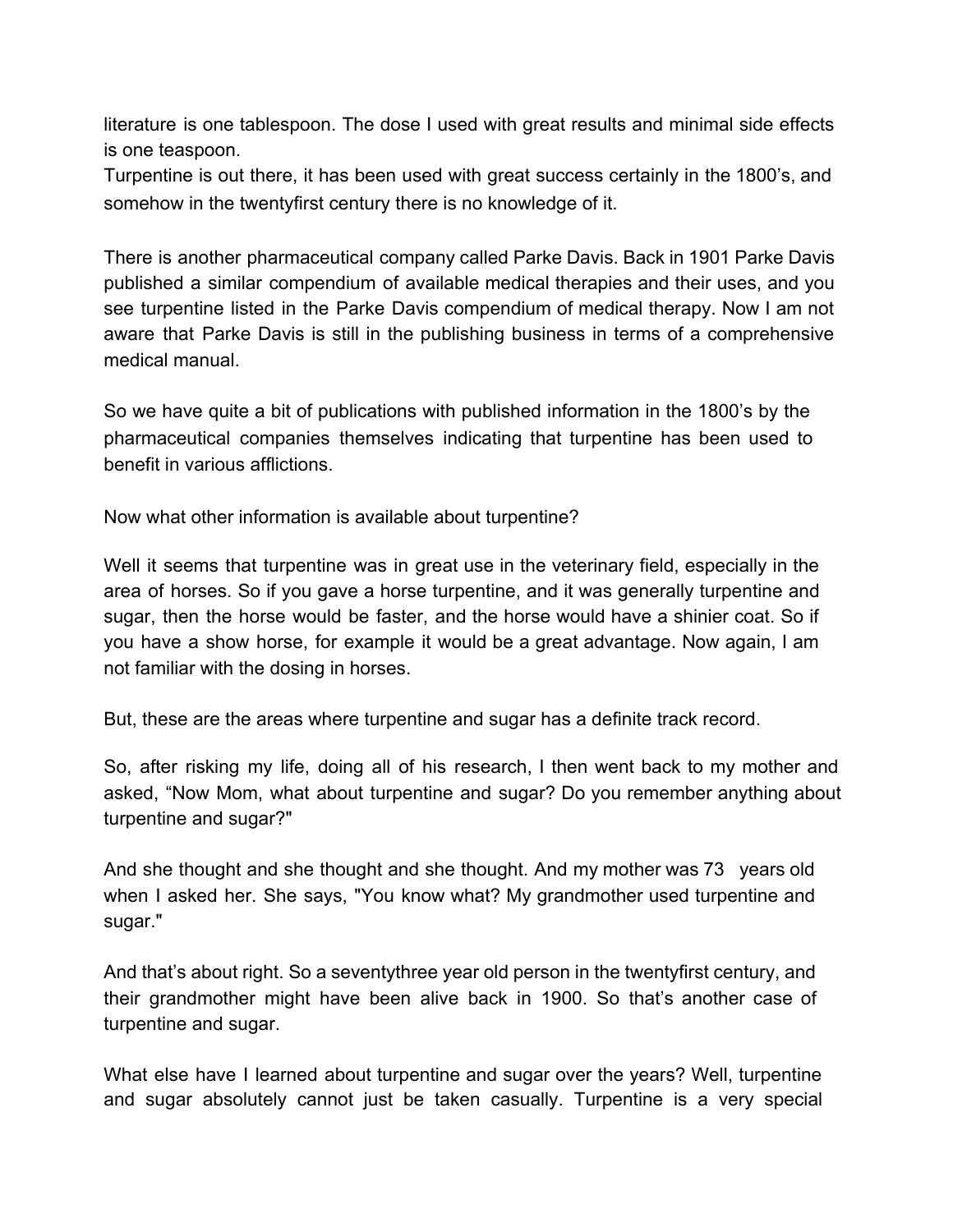substance. It is commonly known as paint thinner. But, not all paint thinner is turpentine. Turpentine is a naturally occurring substance. It is the oil of the spruce tree. This is a common evergreen tree in the United States. And it is actually comparable to tea tree oil of Australia. So it is an oil that oozes out of a tree and has great antibiotic and disinfectant properties among other things.

#### **FOR YOUR COMFORT AVOID THE CLEANSING REACTIONS**

It turns out that bacteria, fungi, viruses, worms and parasites of all description are tremendously familiar with turpentine. As soon as turpentine touches the lips, every parasite in the body is on Red Alert. And they have got to make a decision. They are either going to stay and fight, or they are going to leave the body. If their favorite foods are not readily available, they will choose to leave. If their favorite foods are available in good supply, they will choose to stay and fight. Now, there are only so many exits. And so it turns out that if one is going to take turpentine, it is very important to prepare a fast and easy exit for parasites, because they do not want to stick around.

So the most important thing one can do, prior to even attempting turpentine, or even purchasing the can of turpentine, is to be well hydrated. Drink drink one liter per fifty or sixty pounds of body weight for several days prior to turpentine. Also either do your own enemas daily, or take Dr. Daniels' Vitality Capsules, (you can find them at http://www.vitalitycapsules.com, ) to maintain three bowel movements a day.

Now many people prefer Dr. Daniels' Vitality capsules because you just take the capsule, you don't have to take your clothes off, you don't have to put a bunch of water up there, or whatever. And it is a lot easier.

But you need to have frequent bowel movements that occur very easily because once the turpentine touches your lips the parasites will rush for the nearest exit. If you are constipatedthe intestinal exit is not wide open. It is like people running from a crowded theater that is on fire. The parasites are going to go to your lungs (you will get a cough) to see if they can get out that way, they are going to go to your skin (you are going to get rashes), they are going to go to your head (you are going to get a headache).

So when you are well hydrated and have the preferred exit ( colon ) cleared out, so they can leave, taking turpentine and sugar is uneventful. It has been my observation that one should be having at least three bowel movements per day before even taking turpentine and sugar. So before taking turpentine one must prepare an exit because the parasites would rather leave your body than fight but they will stand and fight. And so it is important to cooperate or let them cooperate with you and leave you body so you don't have the misery.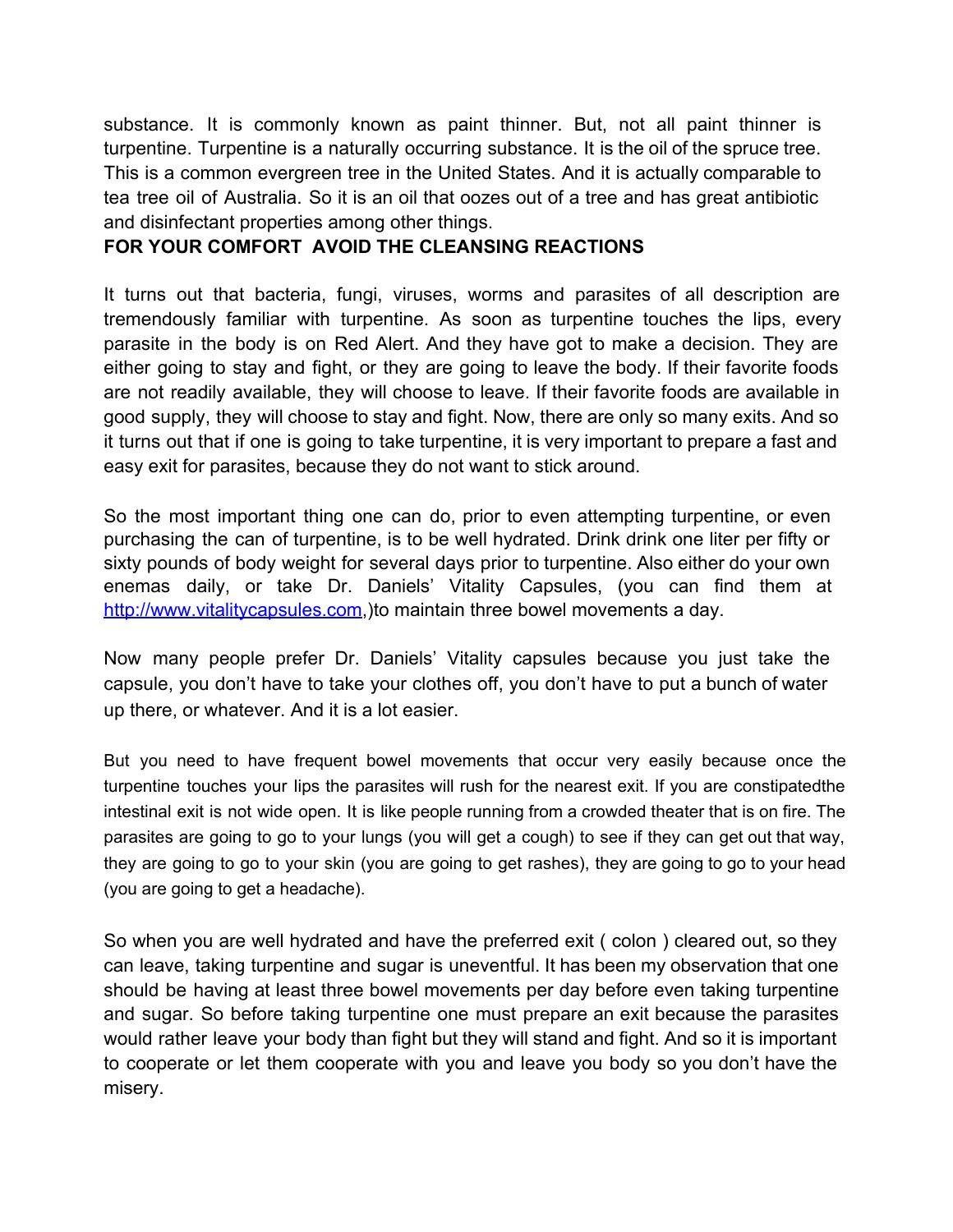Now the next question of course, how do these parasites get in your body? Why does anyone need turpentine anyway?

Well it turns out that just in the course of day to day life, humans encounter parasites. Perhaps you inhale them but more likely you eat them either in your meat or your dairy products or your bread or water and fermented foods. Even if you are vegetarian or vegan, an occasional microbe will enter. It is just one of those things. This is why our great grandparents would use turpentine periodically, twice a year as a preventive measure

In modern times, we have all of these newfangled diseases that are were so rare just 2 generations ago. Why was that? After seeing the miracle curing powers of Turpentine, I believe it is because they took their turpentine twice a year. Because my observation has been, that modern man, once his bowels are cleared out and turpentine is administered twice a week, that these rare conditions actually recede or improve. So it might be that these medical difficulties are simply a function of this lost knowledge that has not been applied.

I have had people call me up long distance and say, "Oh Dr. Daniels, I feel so much better. Can I take more turpentine?"

I say "Well you can do anything you want but I would not recommend more turpentine." When turpentine is used, parasites have to be managed by the immune system. Increasing the dose of turpentine can bring on a cleansing reaction if the amount of parasites deciding to leave exceeds the immune system's ability to direct them. For this reason, getting great results with turpentine means that you are at the right dose for you. It does not mean that a higher dose is better.

#### **CASE STUDIES**

Now turpentine and sugar cannot be taken casually. You really do need to open up the bowels and get them going.

One example I'd like to give you is a patient in my medical practice years ago. She was a beautiful Italian lady, very young, maybe thirty something, and she had this complexion that was very lumpy and bumpy.

And at first glance, you would think, "Oh what an awful case of acne!"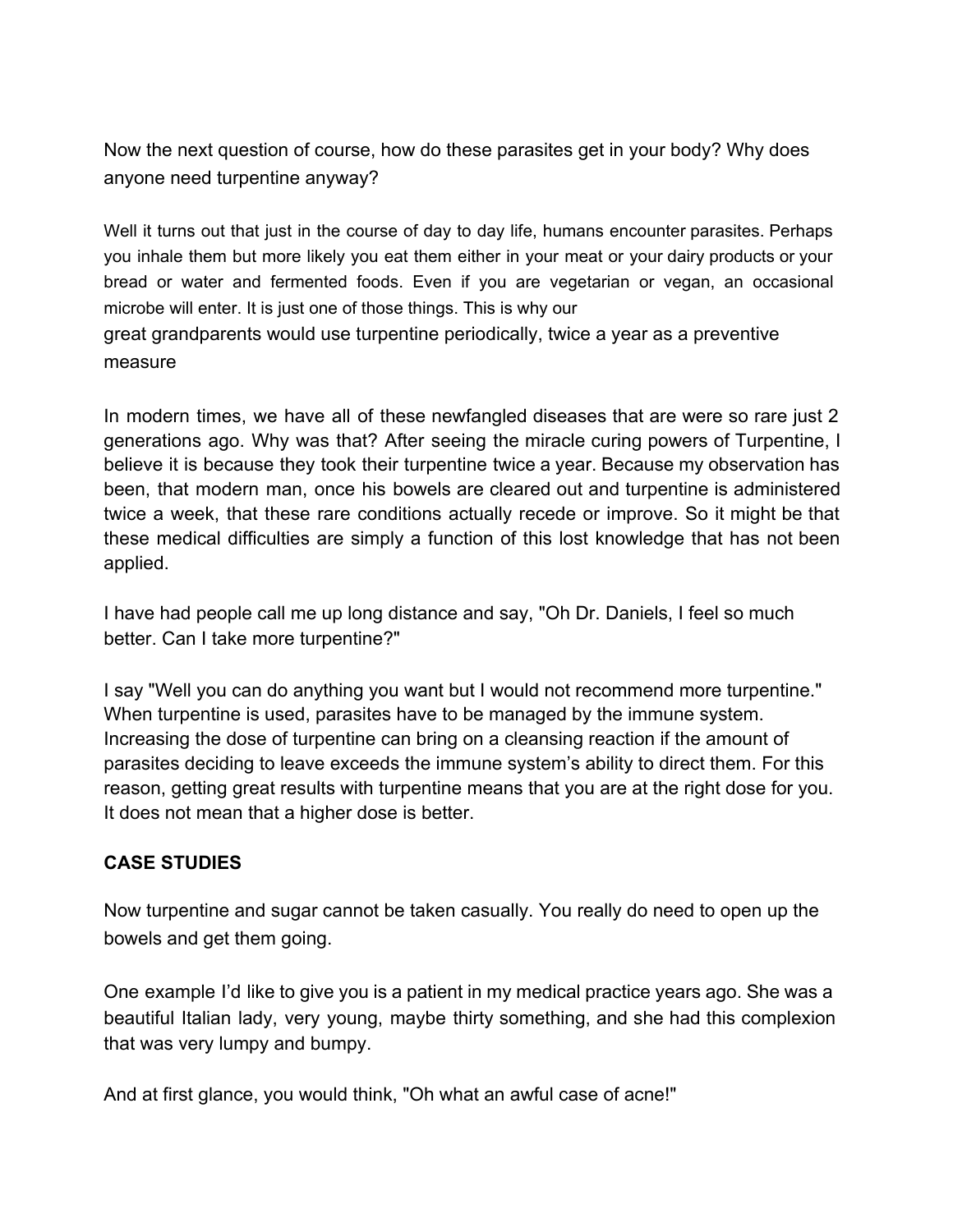She had this lumpy bumpy face and she said it just really bothered her. Iit made her very selfconscious. And she wanted to get rid of all these lumps and bumps.

I explained to her that well, you know, the dairy products have got to go and meat and so on.

And she said, "Well, I'm Italian and I eat cheese."

I said, "Well that's a consideration."

And so she was able to do a few things, and so these lumps that were all over her face, left her forehead, left her eyes, left her cheeks, and she only had these lumps from her lower lip on down to her chin.

I really felt that turpentine would probably take away the last little bit there. So I mentioned turpentine to her but I said, "You know you have to do enemas to clear yourself out if you're not going to have 3 bowel movements a day. "

Because of her job, she couldn't use the bathroom three times a day, that was out, and so enemas would be the way to go. She decided to go ahead and use the turpentine and sugar without doing enemas or clearing out her colon first. I saw her back about a month later.

She was in good spirits which was a good thing, she laughed, and she said, "You know what? I tried turpentine and sugar and you were right, I shouldn't have done it."

I said, "Well, what happened?"

She said, "My whole skin turned black."

I said, "Oh my God."

She said, "Yeah, but then I started doing the enemas and it cleared up."

But still, that was quite an effect. So it is really important to clean out the bottom end, get the exit wide open so the parasites can leave or can at least go to the intestines instead of creating problems other places around the body. Her face cleared up totally and she got rid of all the little bumps on her chin.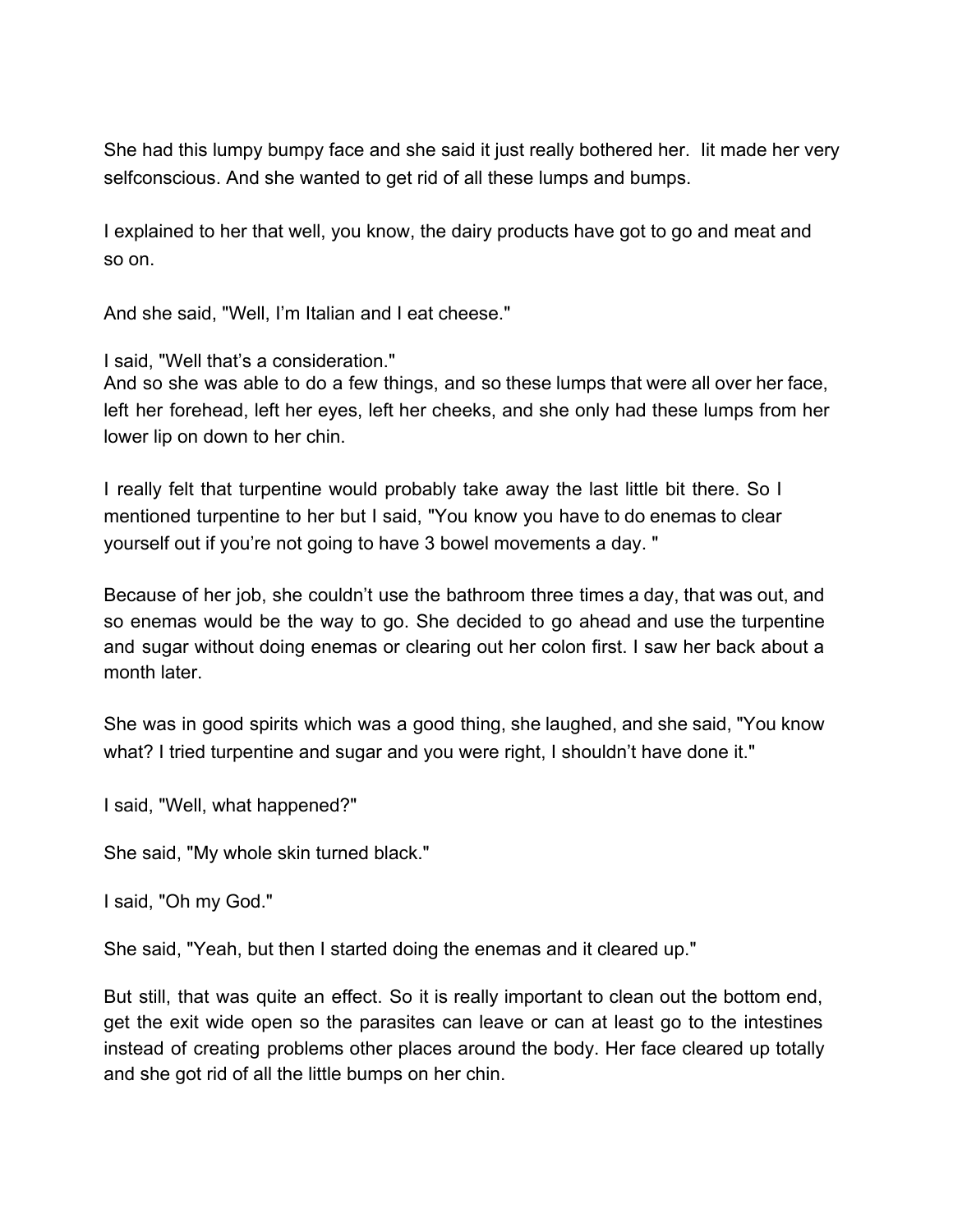Now one teaspoon is the adult dose. What does it mean adult dose? Adult is, for purposes of turpentine, somebody over forty pounds. It seems that the 1 teaspoon per dose, for anyone over forty pounds, works just fine. Now turpentine, as I mentioned, is a very natural product, naturally occurring in nature, just simply the oil of the spruce tree.

Now many people like to know what brand of turpentine?

Well, as I said, I picked up a brand of turpentine by accident that just so happened to be

100% pure gum spirits of turpentine and it's quite tasty. And, it goes down pretty easily. And so after awhile of using this type with really great results, I was leaving on a trip with my children and forgot to pack the turpentine.

While on the road, I could not find turpentine and purchased a brand that wasn't 100% pure gum spirits of turpentine. Oh my God, I thought I was going to die! I realized that the can ingredients were not 100% pure gum spirits of turpentine.

The brand does not matter. Just make sure that whatever brand you purchase is 100% pure gum spirits of turpentine for the purposes of internal use.

#### Remember, use **100% Pure Gum Spirits of Turpentine.**

Now there are many, many, many types of turpentine and paint thinners and solvents. So when you go to the hardware store, it is almost as bad as picking out a breakfast cereal. Stick to your guns, read the labels very carefully, and only get **100% pure gum spirits of turpentine.**

Now I'll have to say, I have talked to turpentine makers, I have consulted with them, and they will tell you, just like their can does, that turpentine in the United States is definitely not a product for internal use.

That brings me to another story of a person that I saw.

This person came to the United States as an immigrant from Russia. And she was a very nice lady and her family loved her dearly.

When she came to America she was a healthy lady, but she quickly became ill. And she finally reached a point where she was moaning, and complaining and crying that back in her old country when she got sick they gave her kerosene and she got well again. And why can't she find that magical kerosene here in the United States?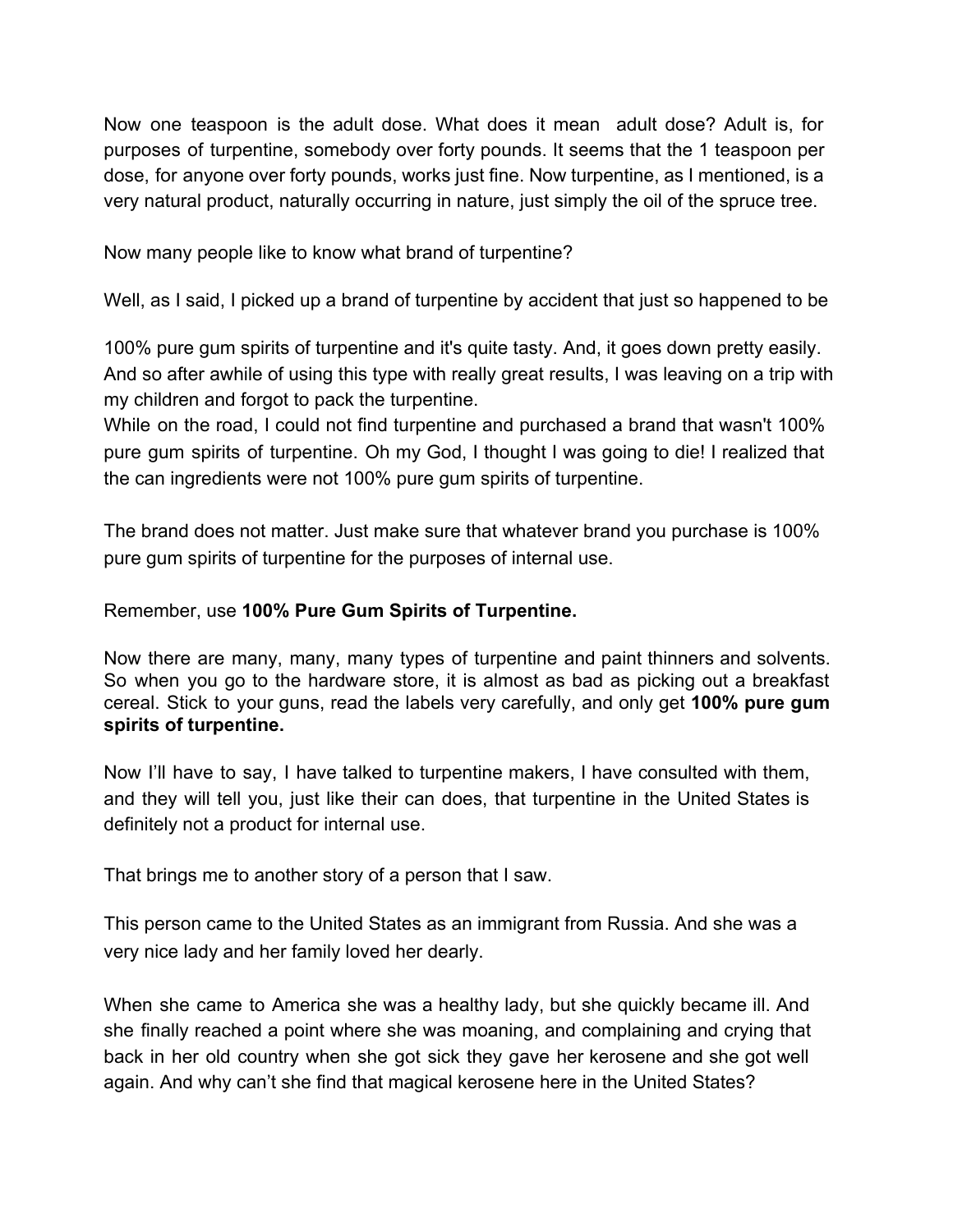And so her son grew up listening to this refrain. He luckily, married a very kind woman. His mother complained to her daughter in law that if only she could find this magical kerosene, she would be healthy again. It would restore her health. And so finally the daughterinlaw took her to the health food store and said, "Mama, if that magical kerosene is here in the United States, surely the health food store would carry it."

They took her to the health food store and she told the people at the store the story of the magical kerosene. And they laughed and they said, "Wow, you need to go visit Dr. Daniels."

She asked, "Oh does she sell kerosene?

They said, " I'm not telling you any more, go visit Dr. Daniels."

She came to see me and told me her story about the magical kerosene. She told me she was so sick her family thought that she might die. She was given the glass of kerosene and after she drank the glass of kerosene, she was able to get up from her sickbed and she was healthy from that day forward.

And so I said to her, "In America we have kerosene, but our kerosene comes in blue and pink and sometimes clear. And the blue and pink definitely have chemicals in it, and even the clear is not the same quality all the time. So I don't use kerosene and I haven't had much experience with it."

I also told her that what she had in her country was not a glassful of kerosene, but it was a glass of water with several drops of kerosene put into the water, and that in America we have turpentine.

So I explained to her all about the turpentine and how to use the turpentine. And so she was very, very happy, extremely relieved, and she thanked her daughterinlaw again and again, profusely, for having found the magical kerosene and helped her search this out.

She took the turpentine and her afflictions cleared up just as she hoped. And she had been in the States for about at least thirty years and had been looking and looking and looking to find the magical kerosene that had helped her so much when she was in Russia.

Now another turpentine story I'll tell you, this person was fairly well educated, and she was actually a school principal, and she had multiple afflictions.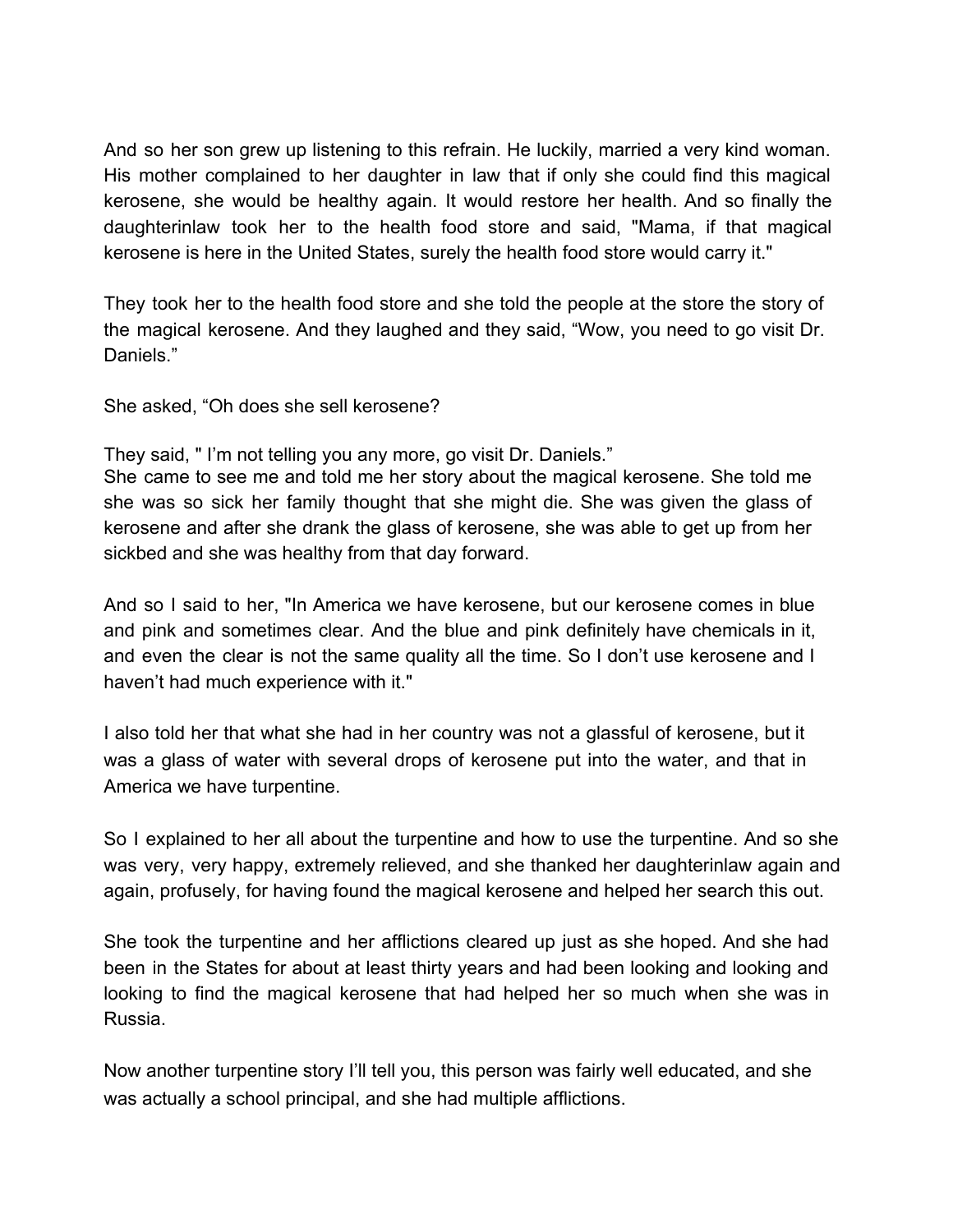She had asthma, arthritis, hypertension, herpes, and then hormone replacement which was the fashion of the day. So, she came to see me with all these drugs.

As a good doctor, I renewed all of her drugs and checked her for side effects periodically. One day, she came in and she said, "Doctor, my thumb is paralyzed. I have feeling there but I can't move it. It is simply paralyzed."

I said, "Oh, let me see."

Sure enough, she couldn't move her thumb. I pressed and I poked and it wasn't tender anywhere and I could not see any anatomical problem.

I said, "Well, you know what? I can't guarantee you this is going to help at all, but it seems to me this might be a case for turpentine."

She broke out laughing, and said, "You know what, I think I'll try it."

She tried the turpentine, she took it twice a week, and a month later she came back and she said, "I've got something to show you."

I said, "Oh, what can that be?"

She pulled out her hand and wiggled her thumb and she said, "There's absolutely nothing wrong with it, it's perfectly fine, and isn't that great? I think it was the turpentine."

I also checked her blood pressure at that time and she was able to cut back her blood pressure medications, her breathing had also improved, and it took about two years and some dietary changes and she was ultimately able to stop taking all of her medication.

Now that is a very amazing thing.

Since then, many other people have had a similar experience, so I would say to anyone who elects to embark on taking turpentine for whatever reason, to be sure to check with your physician, have whatever medical condition you have monitored closely, and have your medications adjusted.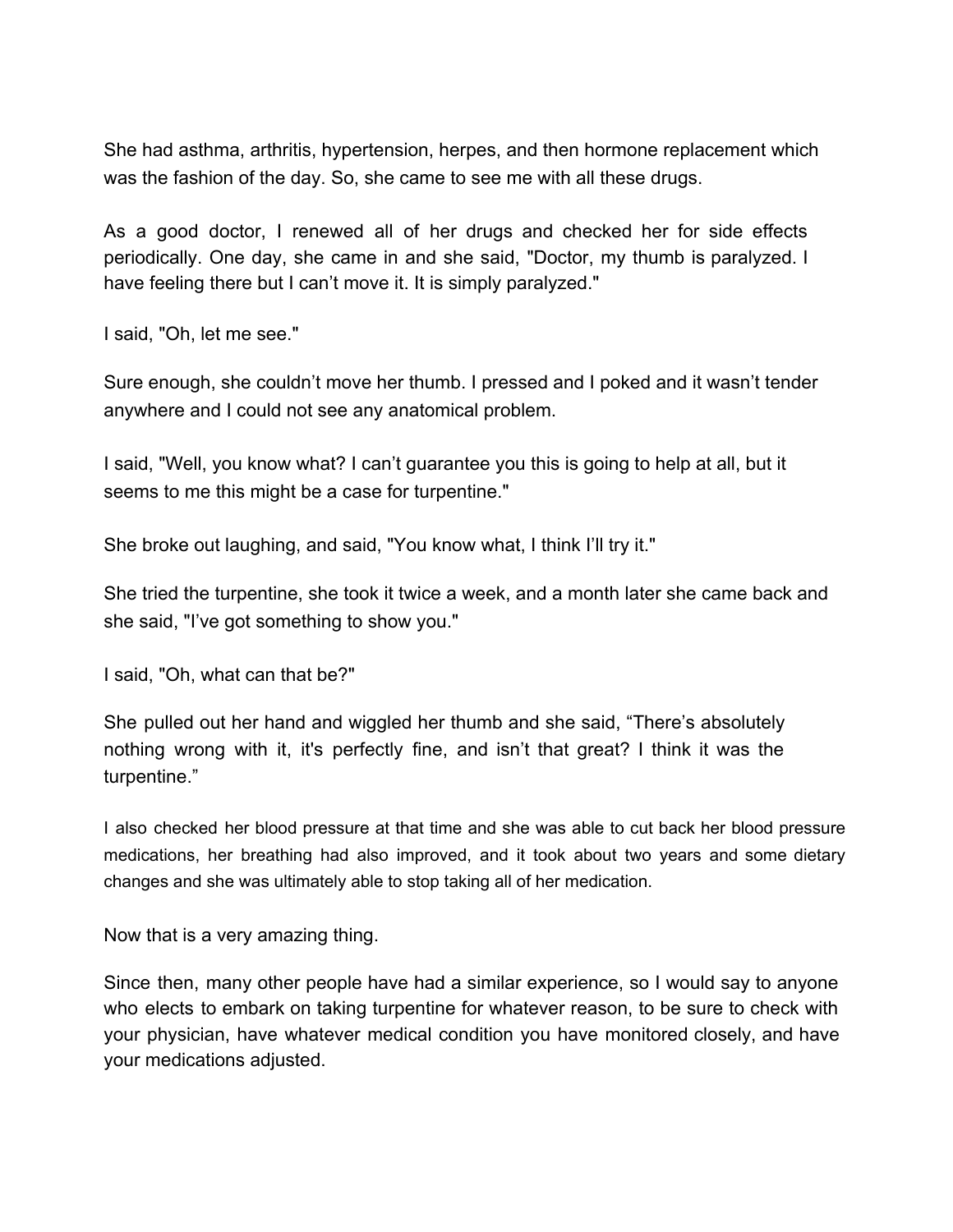There is no medication that turpentine interacts with. I have observed people taking it alongside all manner of medicines, but you certainly don't want to take blood pressure medicine when your blood pressure is fallen down to normal. Because turpentine is very powerful and cures many conditions, you want to have your medications monitored so your doctor can stop them as needed.

In fact, this lady, I saw her back and her blood pressure was 120 systolic. With her last itty bitty little pill she was taking, I said "I think it's time to stop the blood pressure medicine. So stop your blood pressure medicine, I'll see you back in about a month, if your blood pressure has gone up, then you know I'll put you back on the medicine, if it stays low then you'll be okay."

I saw her back in a month and her blood pressure top number was 90. I said "Excuse me, Miss Jones, are you still taking your blood pressure medicine?"

She said, "Oh yes, yes, I am still taking it, I feel so afraid to stop it."

I said, "Well Miss Jones, if you keep taking that blood pressure medicine, I do believe you are going to pass out and hit the sidewalk."

And then she stopped her blood pressure medicine and to this day her blood pressure is 110 over 70. And of course she does still take her turpentine, and every now and then she'll have a little question about turpentine and she will call me.

So with turpentine it is extremely, extremely important, again, to make sure that your colon is clear. You've got a clear exit, make sure you're well hydrated, you're drinking your one quart every fifty or sixty pounds of body weight. And as you take the turpentine you will notice your craving for sweets goes away. Fine. Do not eat the sweets because you no longer have a desire for them many of your conditions aggravated by sugar will also go away.

You will also notice you no longer have a craving for meat. Your craving for meat and white flour will be lessened. Go right along with this and cut back on those things as you no longer crave them.

I found that turpentine is of excellent assistance to people who are having difficulty sticking with a healthy regimen, people who want to eat less sugar but have a terrible sugar craving, people who want to eat less meat but crave meat. People who want to stop eating at fast food places but just crave the food. Once they take the turpentine those cravings become easily overcome or disappear completely. And that is an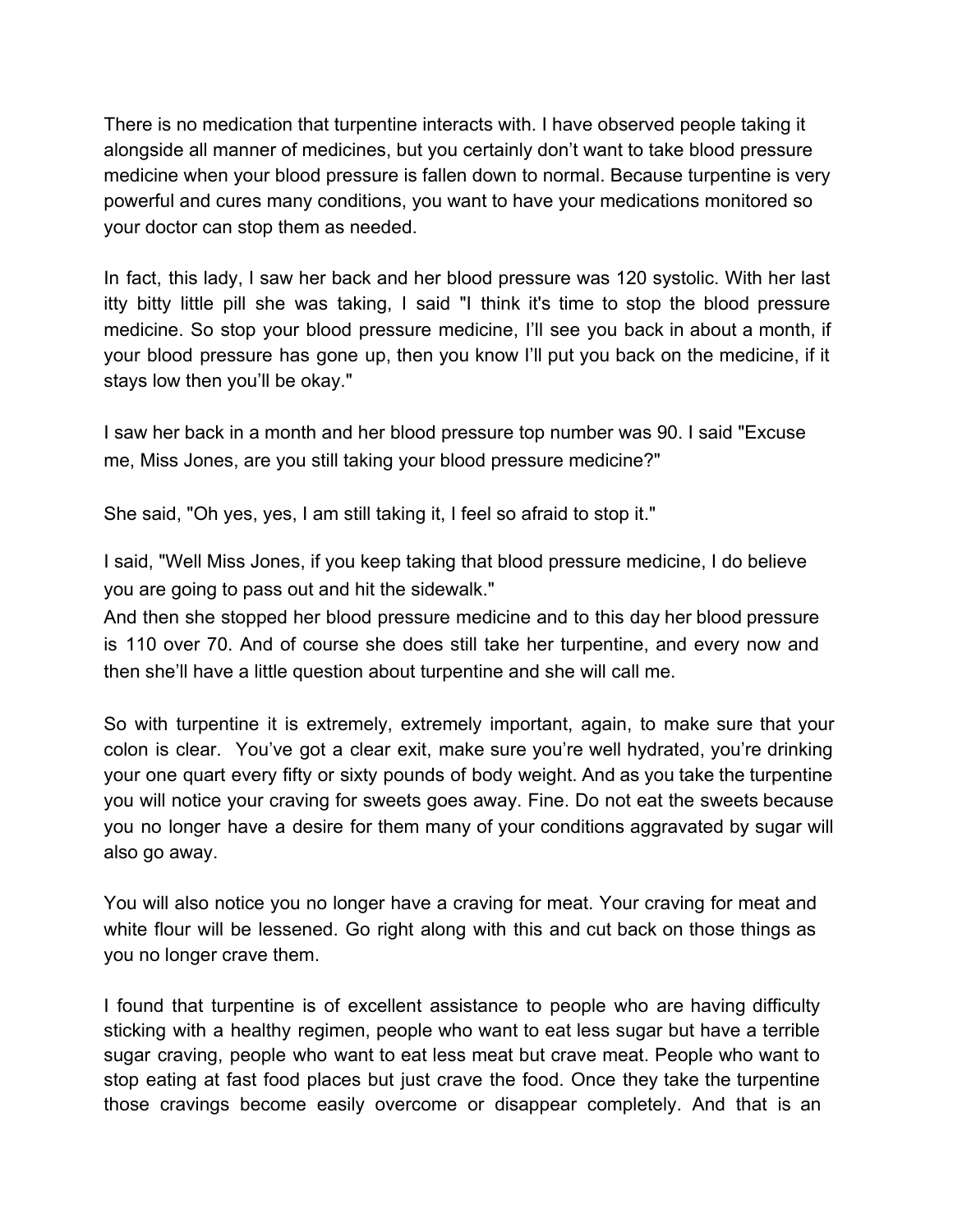amazing thing. Turpentine at a cost of less than ten dollars a year can be that big a help.

The other thing I realized is the reason people have those cravings is because the parasites that turpentine kills are actually creating chemicals that are making people feel that they need these sugars and refined foods. The candida are actually creating an environment for their own preservation. They are actually creating chemicals to tell you to go get the very food they need to survive in your body. When you take turpentine, their number decreases, the strength and amount of their chemicals decrease and cravings decrease. This is an outstanding way for people to start eating healthy and no longer be a prisoner to their candida.

One very real issue with candida intervention of any kind is the dreaded die off reaction. This is caused when many candida are killed and they release their toxic chemicals that overwhelm the immune system as they die off. The method described above prevents this by clearing as many candida as possible from the bowels, getting you well hydrated and having you take the turpentine only 2 times a week. By taking the turpentine 2 times a week, your immune system is not overwhelmed by die off and most of the yeast just exit to the toilet rather than die.

Once you do steps 1 through 4, in preparation for taking turpentine, the candida will be fewer in number and strength. This is why many people are able to take just one or 2 doses to resolve candida. Still others take it 2 times a week for 2 years. However long you choose to take turpentine, is important not to exceed 2 times a week and continue with steps 1 to 4. This allows your immune system to heal you without a cleansing reaction or die off reaction.

# **SPECIAL CASES** .

**1. VAGINAL CANDIDIASIS:** Many women have recurrent or persistent vaginal candidiasis. Of course, use steps 1 through 5 above. Then, because the vaginal area is difficult to penetrate with turpentine, garlic tea douches work very well. Mix 2 crushed cloves of garlic in 1 quart of water. Boil for 5 minutes. Strain, add enough water to make a quart. Allow to cool to just above body temperature. Douche. Do this 2 times a day until clear. This often provides rapid relief of symptoms and can be done right along with step one through 5 above.

Most women find that once clear, they need to repeat about once every several months when their diet gets out of line too many non-water beverages or bread can tip it off.

#### **2. DIE OFF**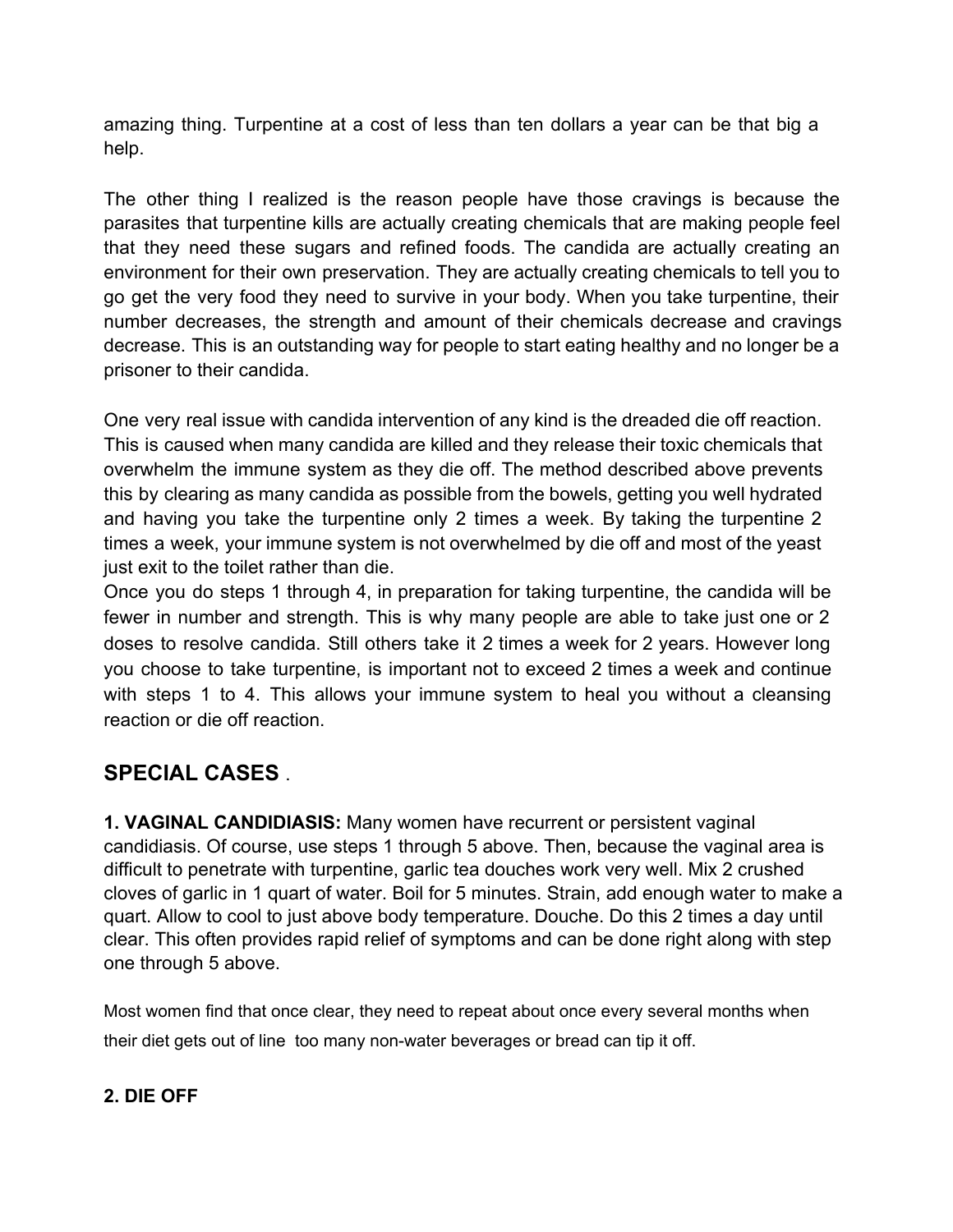This is a headache or worsening of any symptoms. This is caused by not enough water in your system. Drink the recommended amount of water in step 1 for at least one week before attempting turpentine and while you are taking turpentine.

The second cause is too much waste in the system. This means that the intestines have too much waste and will not allow the candida to exit as they wish. The solution is to stop the turpentine and clear the bowels using suggestions in step one.

The third cause is too much turpentine. Reduce your dose.

# **3. DIZZINESS**

The number one cause of this is too much turpentine or too little sugar.

When pouring the turpentine onto the sugar, pour only enough to enter the bottom cube. If you pour so much turpentine that every granule of sugar is soaked, you need to throw that sugar away and start over. DO NOT EAT THAT SUGAR. The sugar acts as the dispersing agent and slows the absorption of turpentine. This means that you must use more sugar than turpentine or the turpentine gets absorbed too quickly.

# **4. PEOPLE WITH CANDIDA SYMPTOMS FOR MORE THAN TWO YEARS**

If you fall into this category, you may benefit from taking the candida cleaner once a day for 4 days then, 2 times a week until you reach your precandida state. The long term dosing once you reach your desired state of health is once a month or 2 times a year like our ancestors did.

# **INFORMATION ON TURPENTINE**

Censorship is so severe that it is difficult to find information on turpentine in print. Now that you know what this candida cleaner can do for you, it is up to you to decide. If you decide it's for you, fine, if you decide it is not for you, that's fine, too. Many people choose to keep this information handy until they feel the moment is right.

This is a fantastic piece of history and an effective and powerful remedy that was in use by our grandparents and greatgrandparents and is still used in many rural areas. So, I hope that you find this information useful and helpful.

Yours in good health,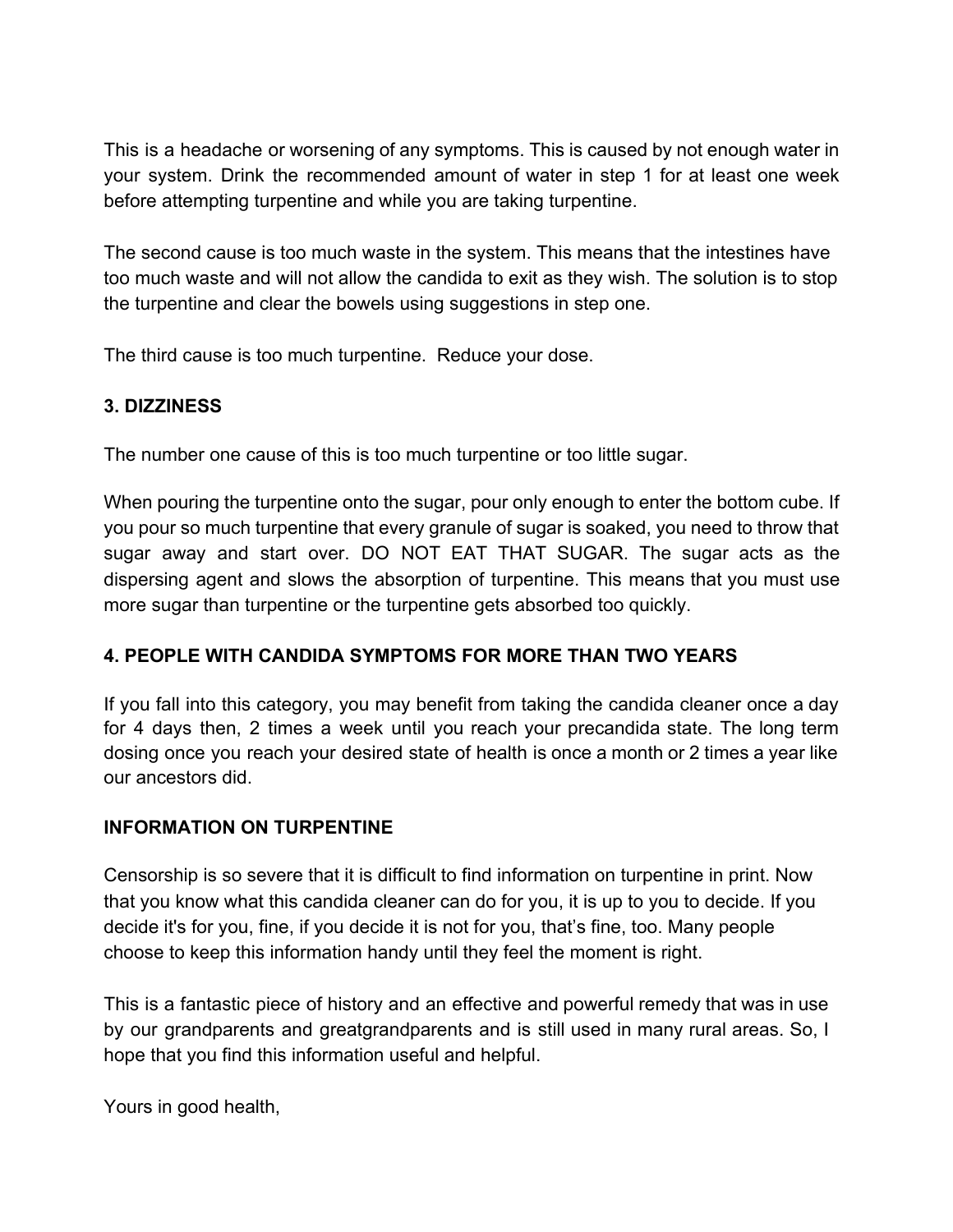Dr. Jennifer Daniels

#### **Candida Cleaner FAQ's**

Q. Do I chew the sugar or just swallow?

A. Just swallow and chase with water.

Q. I have a condition that does not allow me to drink this amount of water. What should I do?

A. Convert all of your beverages to Distilled or reverse osmosis water. Then increase the amount of water to the highest comfortable level. Then proceed.

Q. Ifeel great, Can I take more than one teaspoon a day?

A. NO. One tsp is the dose at which people get great benefit. Larger doses cause unwanted symptoms. It is best to feel better each day without unwanted symptoms.

Q. What kind of water should I drink and How much and when?

A. The recommended water is distilled or reverse osmosis, the amount is 1 quart per 60 pounds of body weight and drink the daily amount before 6pm and after noon. You can space it out from the time you get up until 6pm.

Q. Iburp the turpentine and I do not like the taste. What can I do?

A. Take turpentine with food or take the turpentine later in the day like an hour or 2 before bedtime. This way, you are asleep while you are burping and it does not interfere with your daily activities.

Q. My head or tummy hurts after I take turpentine. What should I do?

A. Ifyou have tummy pain, this means that your water intake is not enough or your bowels are not moving briskly enough. Stop the turpentine and increase your efforts at steps 1 to 4 outlined above.

Especially track the number of bowel movements that you have and measure your water as you drink it to be sure that you are having 3 bowel movements a day and drinking one quart of water per 60 pounds of body weight.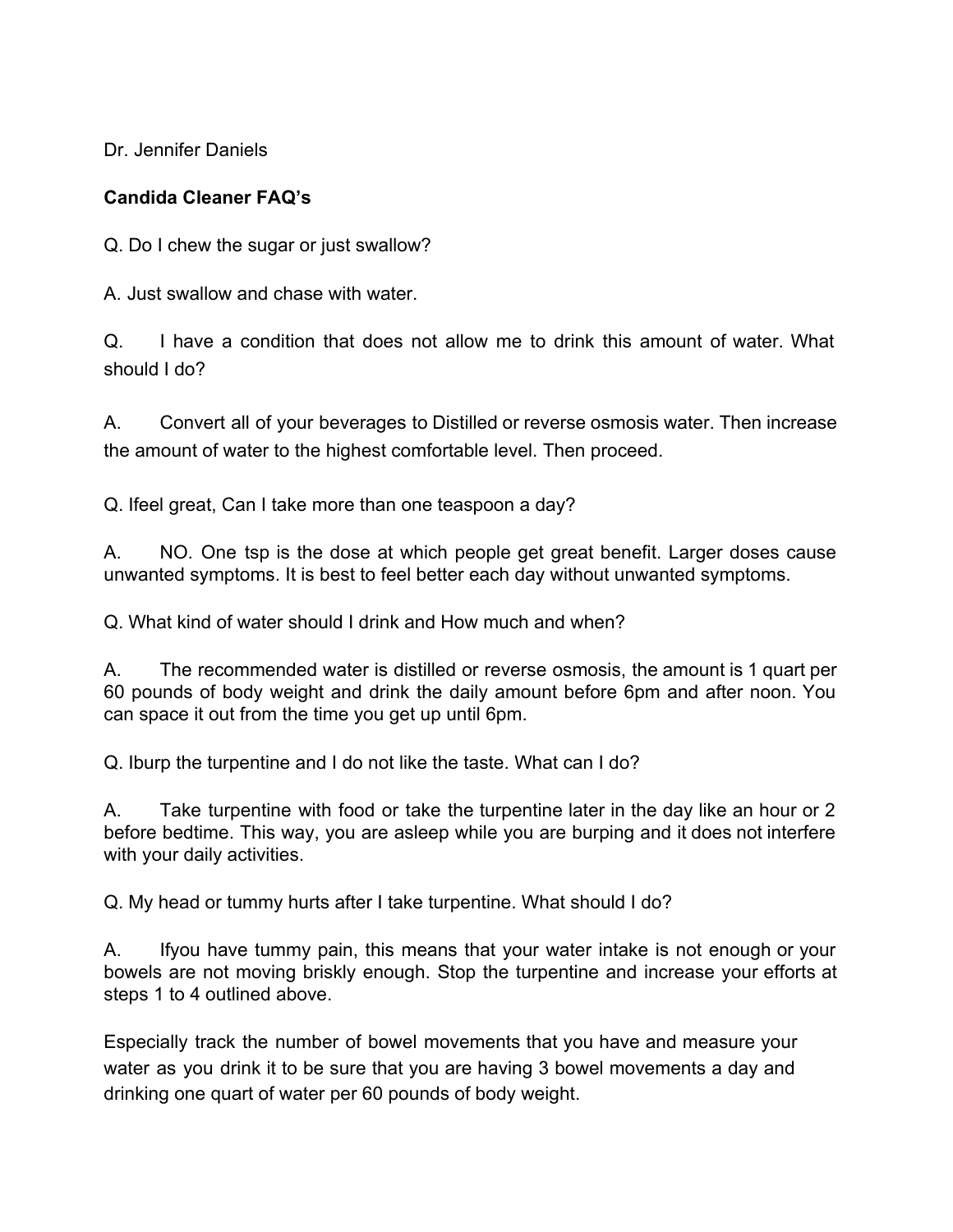Once you are have adjusted your bowel movements and water intake, you may resume turpentine and take with food.

Q. How many times do I have to take Turpentine?

A. Many people find that once they do steps 1 to 4 above, they can take 1 or 2 doses with relief. Still others feel they need more. It is ok to take it 2 times a week for years. See special cases.

Once you reach your goal. Take it less than 2 times a week. The final dose is somewhere between once a month and 2 times a year. This is due to re exposure to candida.

Q. Can I use Honey or raw turbinado?

A. No, you may not use honey. Honey has too much nutritional value. Also, honey does not act as a transport for the turpentine and control its absorption like sugar does.

White sugar is best as it attracts the candida without strengthening it. Yes, Raw turbinado is acceptable. Stevia or any non sugar sweetener is not acceptable.

**Q.** You mentioned in Step # 2 that we shouldn't blend any foods. Can you give some clarification?

Step 2: Stop eating candida's favorite foods.

This is any food that is blended, cooked, or mixed with something else before you buy it.

**A.** You can blend or mix your foods. The manufacturer may not. The deterioration of the nutritional value and the addition of chemicals necessary to conceal the deterioration promotes candida.

You can consume blended raw or cooked foods foods that you blend. You should not buy prepackaged foods that are blended for you. Heat and eat or add water and mix indicate that the foods is processed and should be avoided.

#### **CONCLUSION:**